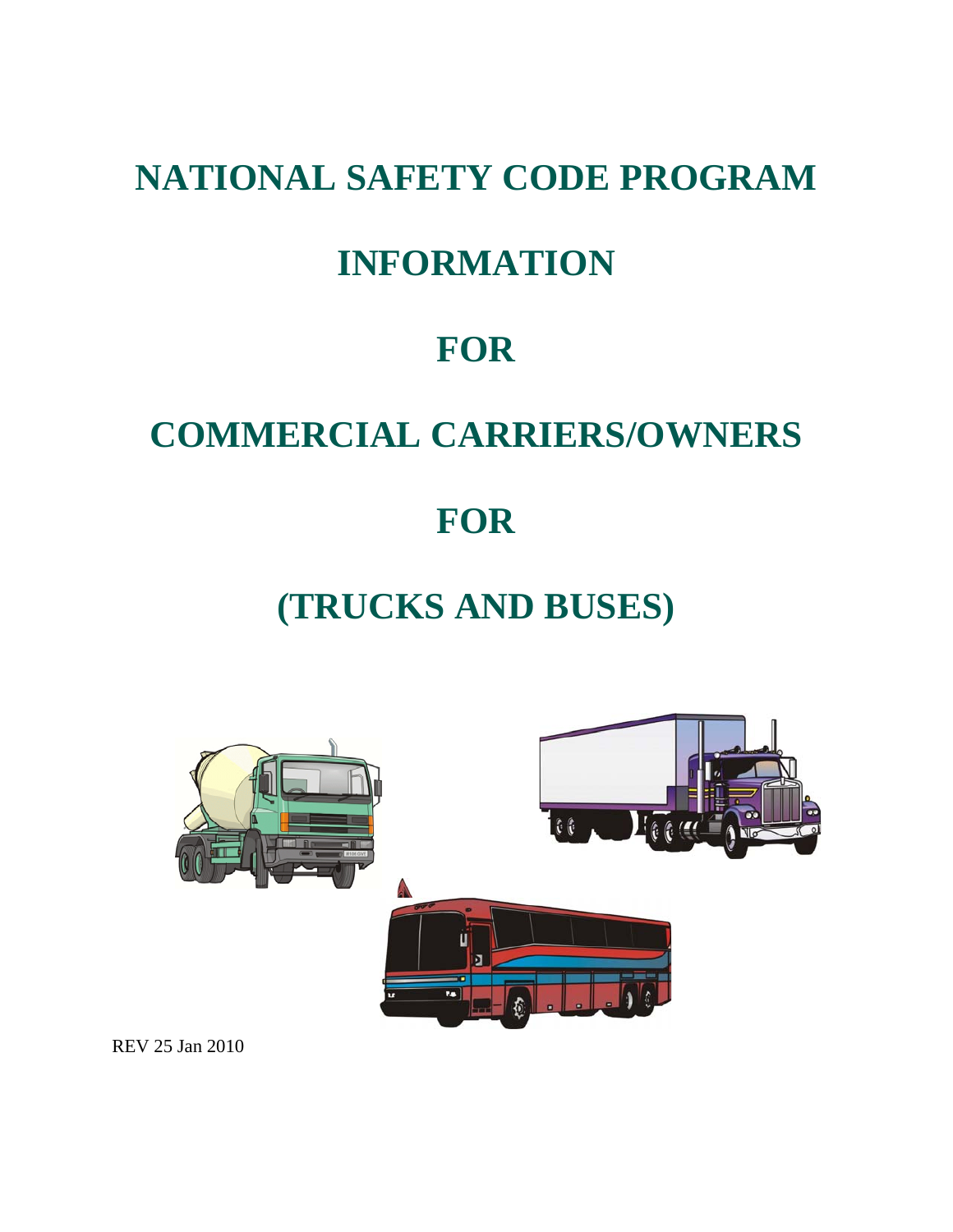### **Table of Contents**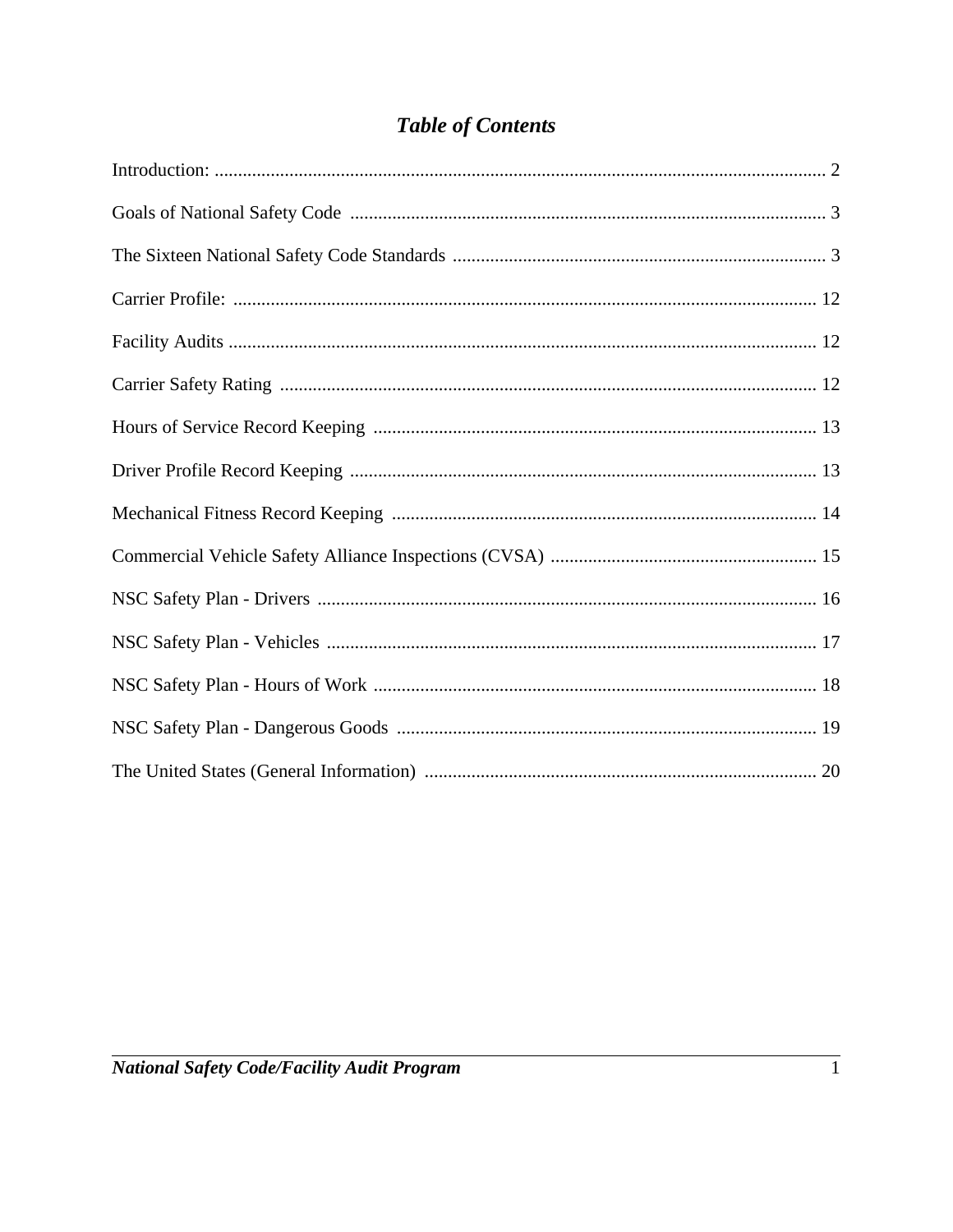#### **INTRODUCTION:**

The Atlantic Provinces in cooperation with the other provinces and territories, the Government of Canada, and in consultation with the transportation industry, has adopted a National Safety Code. (NSC) This code is made up of 16 minimum standards that will support carriers and drivers to remain in compliance with local, national and international rules for owning and operating commercial vehicles.

#### *Definition of Carrier*

*a person who owns, leases or is responsible for the operation of a commercial vehicle*

#### *Definition of Commercial Vehicle*

- *(i) a truck, truck-tractor or trailer or combination thereof exceeding a registered gross weight of 4500 kg.*
- *(ii) a bus designated, constructed and used for the transportation of passengers with a designated seating capacity of more than ten, including the driver, but does not include a bus when being operated for personal use*

As a result of the NSC, the Atlantic Provinces have implemented profiling of carrier performance in the areas of convictions, on-road inspections, collisions and facility audits. Carriers may expect a visit by a Carrier Safety Officer who will review the carrier's operation and management procedures.

This handout explains the basic requirements for commercial carrier operation. For the actual expression of the law including applicable exemptions, please refer to the Motor Vehicle Act http://gov.ns.ca/legislature/legc & Regulations

http://gov.ns.ca/just/regulations/rxam-z.htm#motveh

 Nova Scotia does not require the following to register as commercial carriers nor will a safety fitness certificate be issued to:

- emergency vehicles
- recreational vehicles or vehicles towing recreational vehicles while not being operated for the purpose of commercial venture for profit or gain
- buses, when being operated for personal use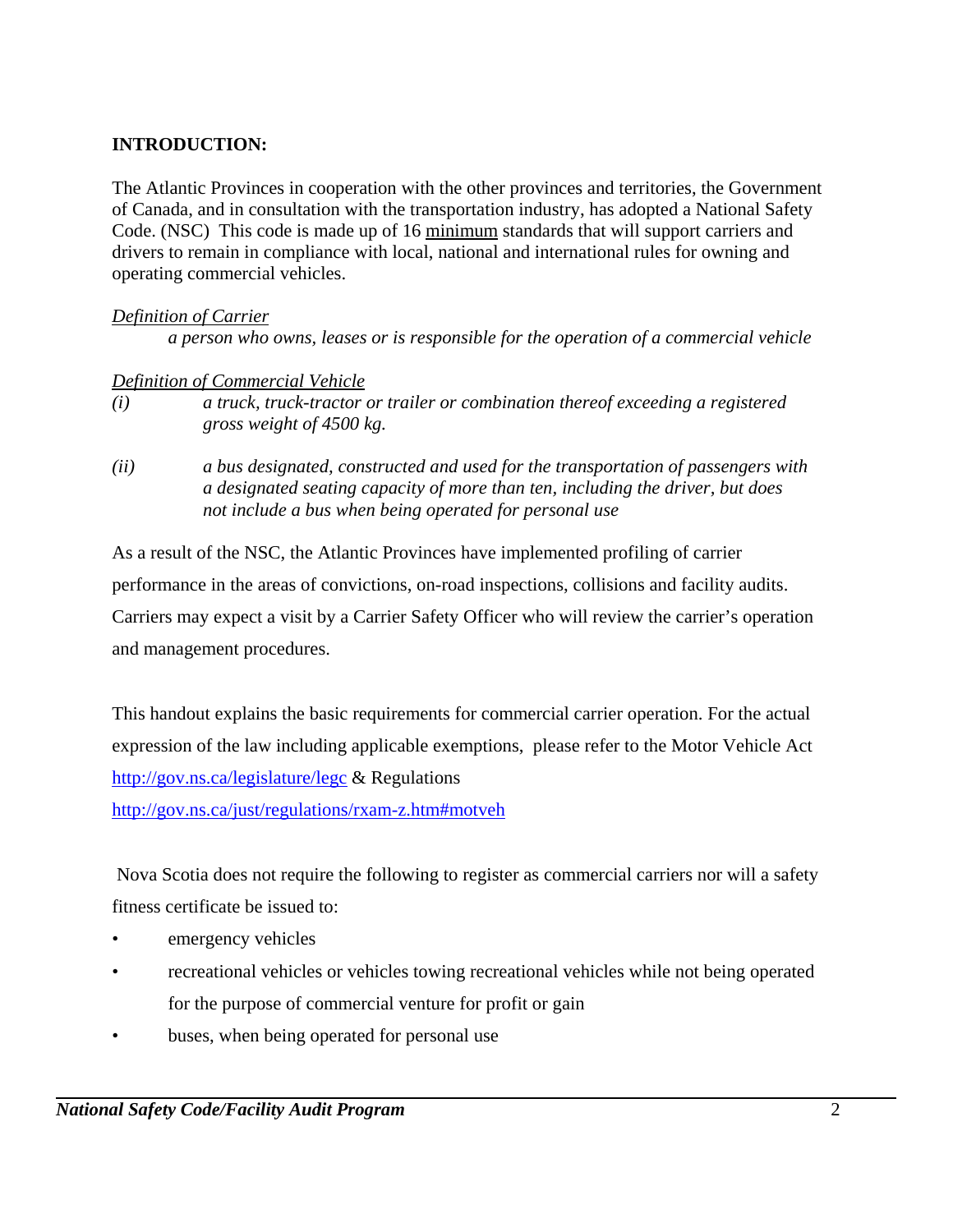There is no application fee for a carrier that makes an application for only a vehicle or vehicles owned by a non-profit, charitable or religious organization used exclusively for transporting passengers and not for the purpose of gain.

A carrier is not required to apply for a safety rating and safety fitness certificate or apply for a renewal of a safety fitness certificate if each commercial vehicle that the carrier owns, leases or otherwise is responsible for is a vehicle with farm plates registered to a farmer.

### **GOALS OF NATIONAL SAFETY CODE:**

Reducing fatalities, injuries, property damage and other highway incidents by assisting commercial carriers and drivers in understanding how the NSC standards will allow them to operate legally and safely.

### **THE SIXTEEN NATIONAL SAFETY CODE STANDARDS:**

#### **INTRODUCTION:**

The Maritime Provinces in cooperation with the other provinces and territories, the Government of Canada, and in consultation with the transportation industry, has adopted a National Safety Code. (NSC) This code is made up of 16 minimum standards that will support carriers and drivers to remain in compliance with local, national and international rules for owning and operating commercial vehicles.

#### *Definition of Carrier*

*a person who owns, leases or is responsible for the operation of a commercial vehicle Definition of Commercial Vehicle*

- *(i) a truck, truck-tractor or trailer or combination thereof exceeding a registered gross weight of 4500 kg.*
- *(ii) a bus designated, constructed and used for the transportation of passengers with a designated seating capacity of more than ten, including the driver, but does not include a bus when being operated for personal use*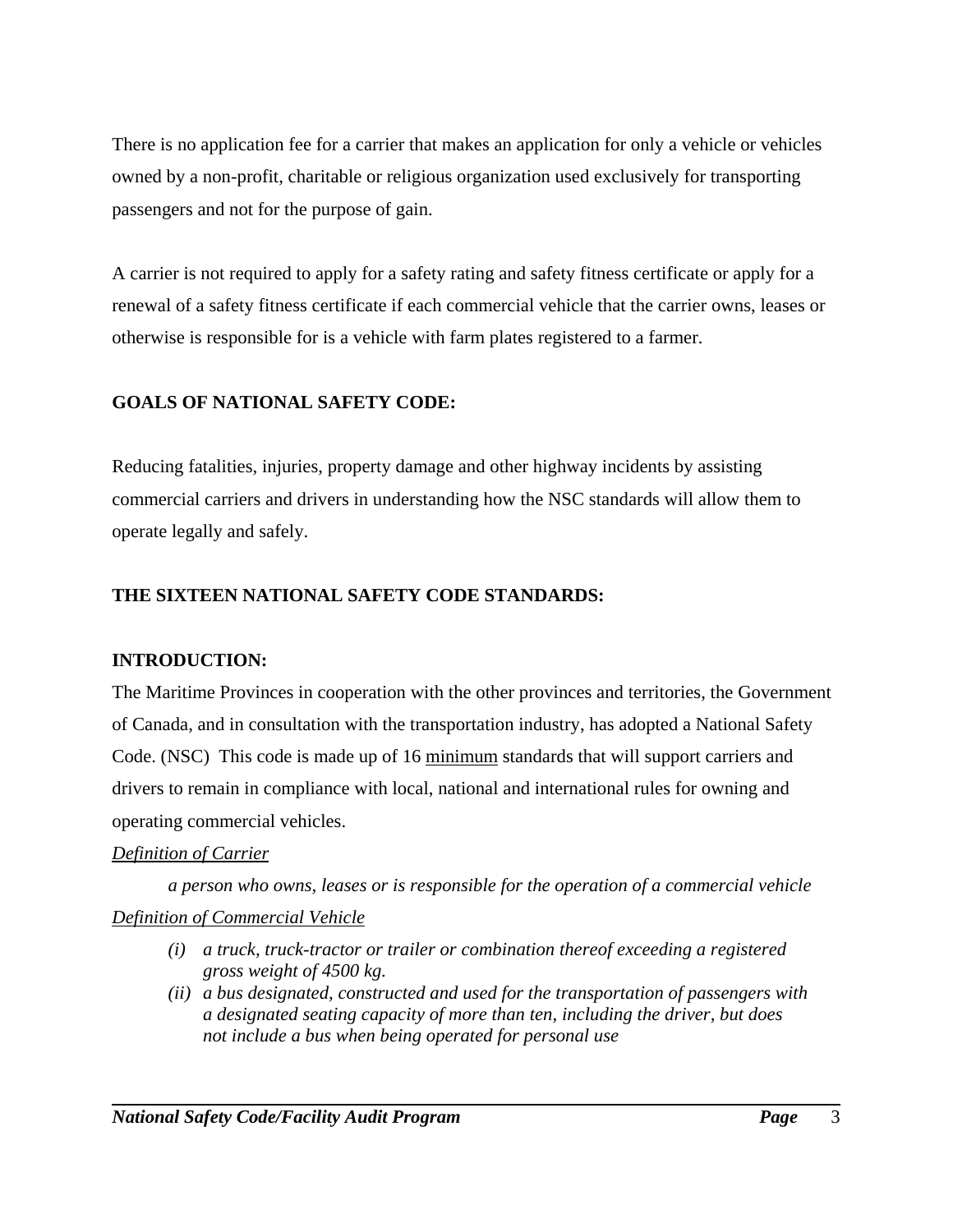As a result of the NSC, the Maritime Provinces have implemented profiling of carrier performance in the areas of convictions, on-road inspections, collisions and facility audits of onroad transportation companies.

In the future, many carriers may expect a visit by a facility auditor who will review the carrier's operation and management procedures. This handout is to help carriers prepare for such a visit.

#### **NATIONAL SAFETY CODE STANDARDS:**

**NSC Standard #1 - Single Driver's License**

**NSC Standard # 2 - Knowledge and Performance Tests**

**NSC Standard #3 - Driver Examiner Training**

**NSC Standard #4 - Classified Driver's License Program**

**NSC Standard #5 - Self-Certification**

**NSC Standard #6 - Medical Requirements**

**NSC Standard #7 - Carrier Record Keeping Requirement**

**NSC Standard #8 - Short-term Suspensions**

**NSC Standard #9 - Hours of Service**

**NSC Standard #10 - Security of Loads**

**NSC Standard #11 - Commercial Vehicle Maintenance**

**NSC Standard #12 - Commercial Vehicle Safety Alliance Roadside Inspections**

**NSC Standard #13 - Daily Trip Inspection Report**

**NSC Standard #14 - Safety Rating**

**NSC Standard #15 - Facility Audits**

**NSC Standard #16 - First Aid Training**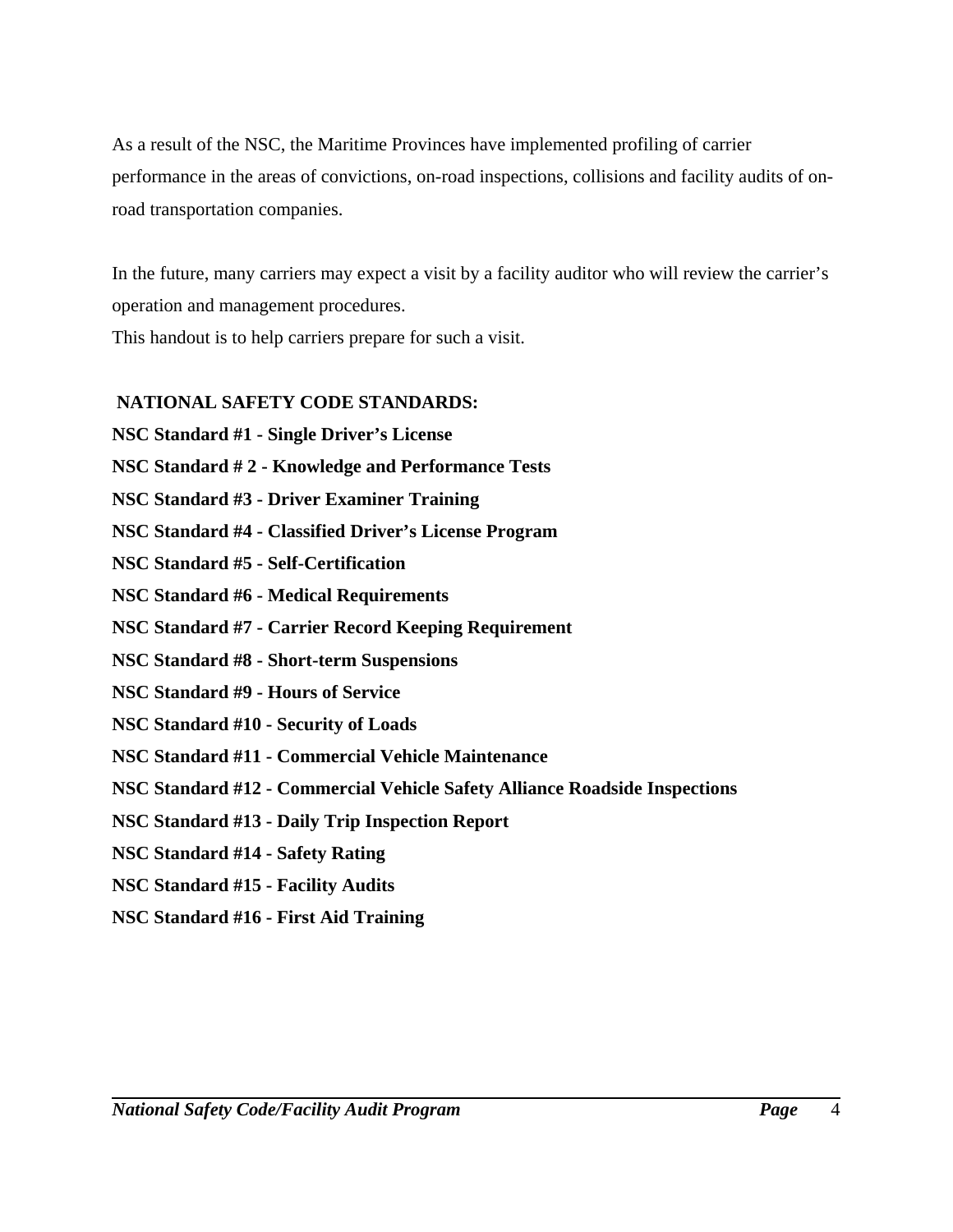### **OVERVIEW OF NATIONAL SAFETY CODE STANDARDS:**

#### **NSC Standard #1 - Single Driver's License**

#### *Carrier Requirement*

- To set up and maintain a system of files on each driver for the purpose of including all of the information that drivers must provide, as listed below.
- To determine on the basis of this information, training and testing, whether or not the driver is and continues to be fit to drive.

#### *Driver Requirement*

- Must make a written disclosure to the commercial carrier, of any and all driver's licenses held, including the jurisdiction (province, territory or state.)
- Must provide class of license, status of license and the actual name in which each license is held.
- Permitted to be licensed in one jurisdiction only.
- Must provide a current copy of driving record before being hired, and annually thereafter. May authorize employer to obtain copy of driver record.

#### **NSC Standard #2 - Knowledge and Performance Tests**

#### *Carrier Requirement*

• Should provide drivers and prospective drivers with the necessary training to become qualified to drive and to remain qualified to operate the particular class of vehicle.

#### *Driver Requirement*

• Must meet applicable medical, vision, physical ability, knowledge and skill standards through the successful completion of the prescribed tests and examinations prior to operating a commercial vehicle.

#### **NSC Standard #3 - Driver Examiner Training**

This standard was primarily for the purpose of establishing and maintaining a consistent class license testing program in each jurisdiction.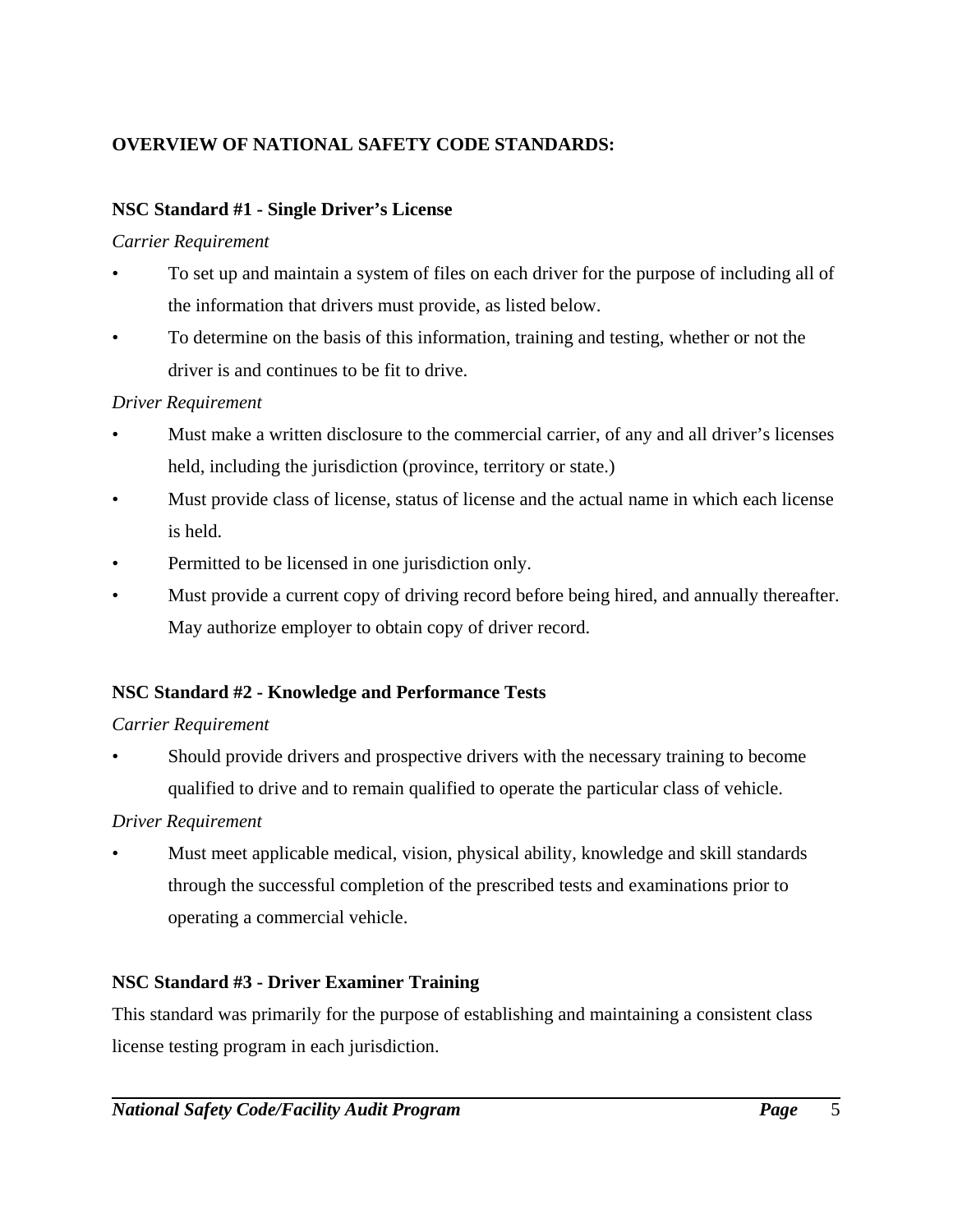#### **NSC Standard #4 - Classified Driver's License Program**

#### *Carrier Requirement*

- Must ensure drivers hold the appropriate license to permit operation of the class of vehicles authorized
- Must have a system to ensure that drivers remain qualified to drive

#### *Driver Requirement*

- Must possess a valid driver's license of an appropriate class to operate the assigned vehicle, including an air brake endorsement where the vehicle is equipped with air brakes
- Must provide ongoing evidence of a valid license

#### **NSC Standard #5 - Self-Certification**

Program which allows carriers to become certified to test prospective drivers and to issue driver's licenses

#### **NSC Standard #6 - Medical Requirements**

#### *Carrier Requirement*

- To ensure through a monitoring system that drivers comply with filing medical examination reports
- Should ensure that any driver medically unfit to drive, does not drive

#### *Driver Requirement*

Must meet minimum medical standards applicable to the class of vehicle operated

#### **NSC Standard #7 - Carrier Record Keeping Requirement**

#### *Carrier Requirement*

To establish and maintain a system of records including as a minimum:

- i) information on each driver's license, driving record, documentation including review of driver fitness, record of training or upgrading;
- ii) hours-of-service records for each driver and a system for ensuring that drivers are operating within the hours-of-service requirements a record of corrective actions taken in instances where violations are discovered;
- iii) a listing of vehicles owned, operated or leased;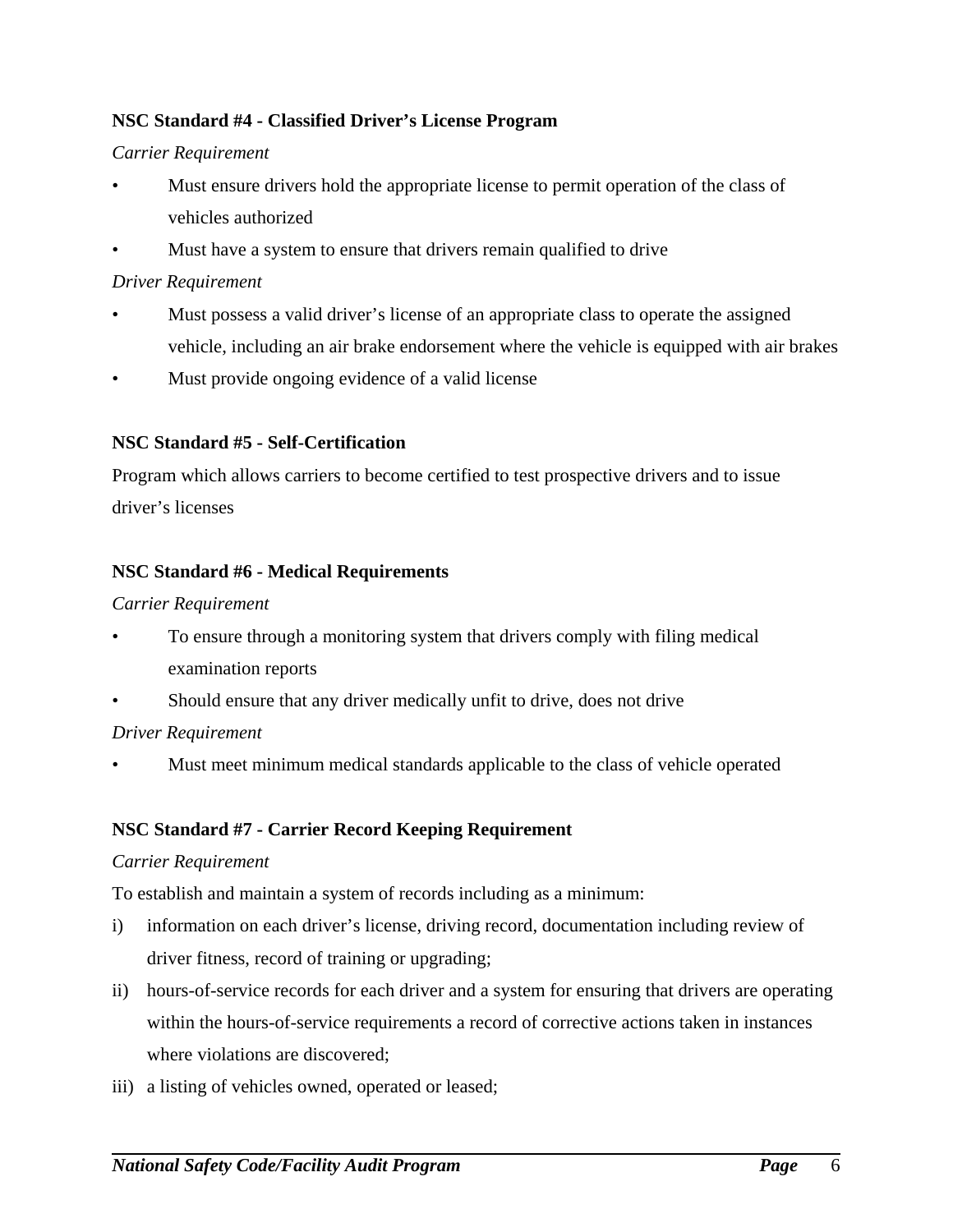- iv) inspection, maintenance, and repair reports for each vehicle and a system to ensure that the inspection, maintenance, and repair of vehicles is consistent with Regulations. Listing of actions taken as a result of deficiencies discovered;
- v) documentation of completion of applicable manufacturer's recall notices; and
- vi) bills of lading, fuel receipts, toll receipts, meal receipts, accommodation receipts, shipping documents, and other trip expenses.

#### *Driver Requirement*

To provide carrier:

- i) driver's license information;
- ii) driving record (abstract);
- iii) report of collisions, CVSA inspections, traffic, criminal and/or dangerous goods offences;
- iv) trip inspection reports; and
- v) hours-of-service log book records.

Must have available, during any work shift:

- i) daily log hours-of-service (current and previous 14 days minimum);
- ii) bills of lading, other shipping documents, receipts for expenses, fuel, and accommodation (if applicable);
- iii) copy of operating authority (if applicable); and
- iv) copy of registration and insurance certificates.

#### **NSC Standard #8 - Short-term Suspensions**

#### *Carrier Requirements*

In the event a vehicle is found not to be in compliance, that vehicle may be placed out-of-service (OOS).

When a vehicle is placed OOS, it will be required to be repaired on-site or towed.

#### *Driver Requirement*

A driver may be placed out-of-service by a Peace Officer for an infraction of the Hours-of-

Service Regulations.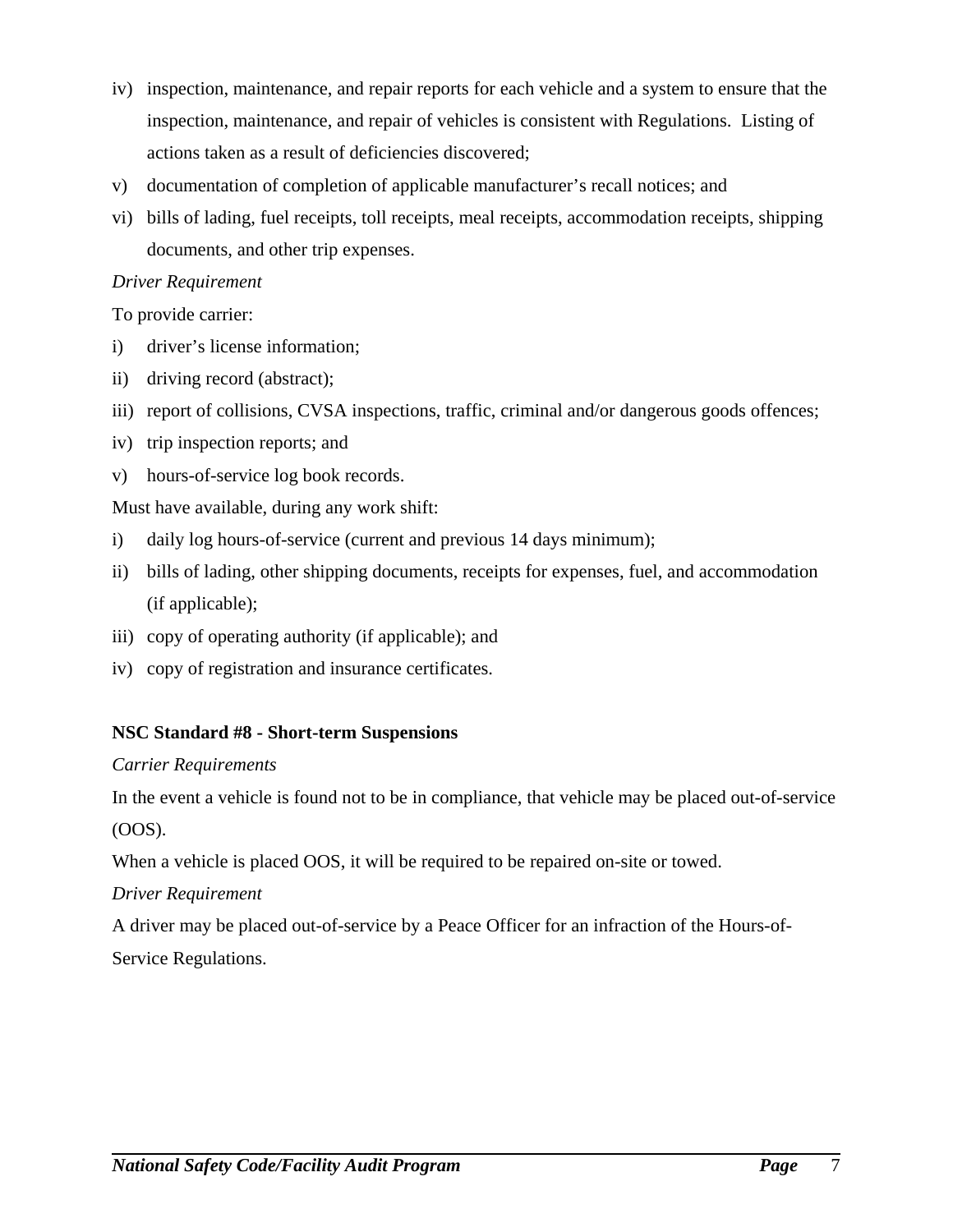#### **NSC Standard #9 - Hours of Service**

#### *Carrier and Driver Requirement*

Not to drive or permit driving:

- I) more than 13 hours following a minimum of eight consecutive hours off duty;
- ii) after being on duty 14 hours following at least eight consecutive hours off duty;
- iii) after completing 70 hours on duty during a period of seven consecutive days;
- iv) after 16 hours in a day following 8 consecutive hours off duty;
- v) after completing 120 hours on duty during any period of fourteen consecutive days; or
- vi) if a driver does not have in his possession 14 previous days logged.

Hours-of-Service logs must contain the following information:

- a) a graph using a continuous line set out in a 24-hour grid;
- b) the date and time if different than midnight;
- c) name of the driver;
- d) name of the co-drivers;
- e) start and end odometer readings;
- f) total distance driven each day
- g) vehicle license number;
- h) license number and unit number of any trailer or trailers;
- i) name or names of the carrier(s) for whom the driver works during each work day;
- j) elected cycle
- k) the name and address of the home terminal and principal place of business of the carrier for whom the driver is working;
- l) the total time in each duty status;
- m) signature of the driver at the end of the day and;
- n) *Exemption:* When a vehicle is being operated within a radius of 160 kilometres of the home terminal. The driver returns to the home terminal each day to begin a minimum of 8 consecutive hours of off duty time, and met's either one of the following.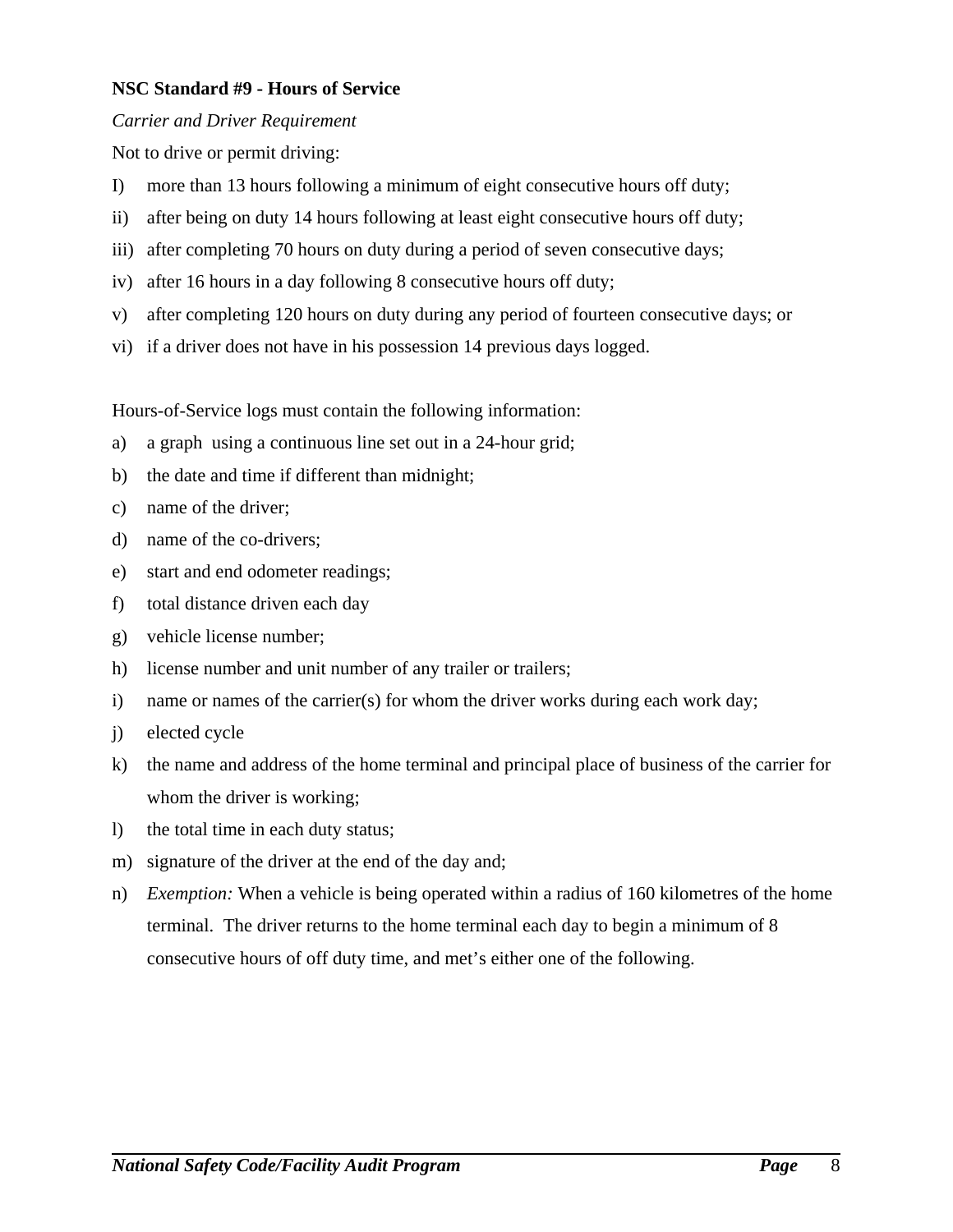- Option one for at least six months after the date the records were created, the carrier maintains accurate and legible records for each driver for each day showing all of the following:
	- the drivers status and elected cycle
	- the hours that each duty status begins and ends, and
	- the total number of hours spent in each status.
- Option two for at least 6 mouths after the date the records were created, the carrier maintains accurate and legible records for each driver for each day showing the hour that each on-duty segment starts and ends and the total on-duty time, and all the following are met:
	- the drivers elapsed time does not exceed 16 hours,
	- the drivers total on-duty time does not exceed 14 hours,

- the driver maintains accurate and legible records for each day showing the hour that each on-duty segment starts and ends and the total on-duty time, and the records for the previous 7 days are kept in the vehicle for inspection.

#### **NSC Standard #10 - Security of Loads**

#### *Carrier Requirement*

- Required to ensure that drivers comply with Load Security Regulations
- Must provide proper equipment to allow load to be properly secured

#### *Driver Requirement*

Required to secure loads and/or inspect loads to ensure that adequate securement are in place

#### **NSC Standard #11 - Commercial Vehicle Maintenance**

#### *Carrier Requirement*

- To ensure that all vehicles in its care meet the maintenance and performance standards as described in the Regulations
- Required to have a system of maintenance records that would cause inspection, maintenance and repair functions at regularly scheduled intervals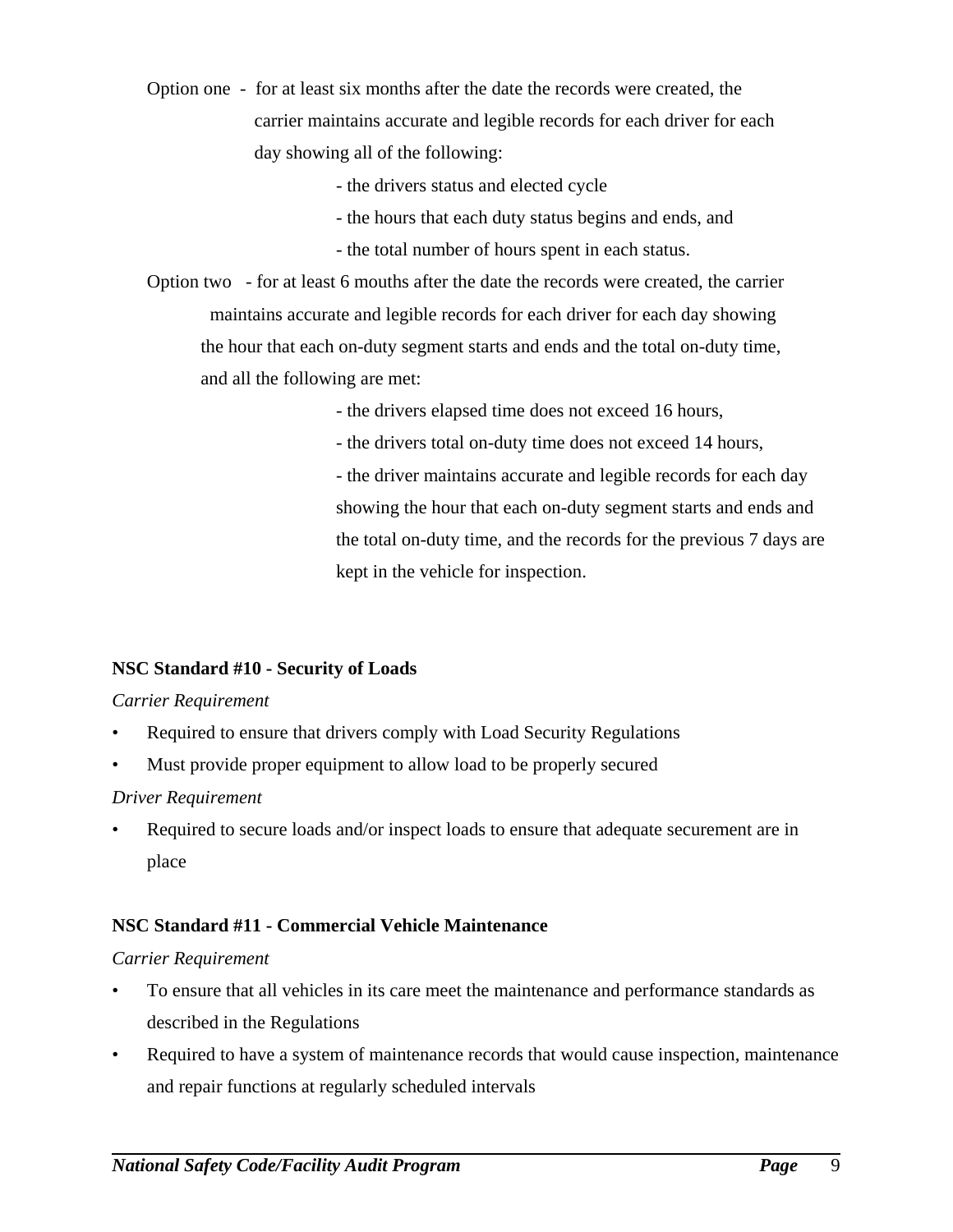#### *Driver Requirement*

• Must perform inspections and complete written reports in compliance with Regulations

#### **NSC Standard #12 - Commercial Vehicle Safety Alliance Roadside Inspections**

A commercial vehicle may be, at any time, subjected to a roadside inspection.

Inspection of documents:

- i) driver's license;
- ii) hours-of-service log(s);
- iii) trip inspection report(s);
- iv) Dangerous Goods Training Certificates;
- v) vehicle registration and insurance; and
- vi) support documents.

Inspections of Vehicles:

- i) vehicles will be inspected for roadworthiness and compliance with other regulations;
- ii) a vehicle passing a Level 1 inspection may receive a CVSA decal;
- iii) any defects noted during a roadside inspection must be repaired before next dispatch; and
- iv) any defects found that fail the CVSA OOS criteria, shall require the vehicle to be placed out of service.

#### **NSC Standard #13 - Daily Trip Inspection Report**

#### *Carrier Requirement*

- To ensure the vehicle is free from safety defects when operated on a highway
- To ensure proper records are kept of repairs to correct

#### *Driver Requirement*

- To perform the inspection on a daily basis, prior to commencing a trip and at the end of each day
- To record any defects discovered when daily inspection is performed and to notify carrier.

#### **NSC Standard #14 - Compliance Reviews**

A compliance review will be administered by the base jurisdiction to every new carrier upon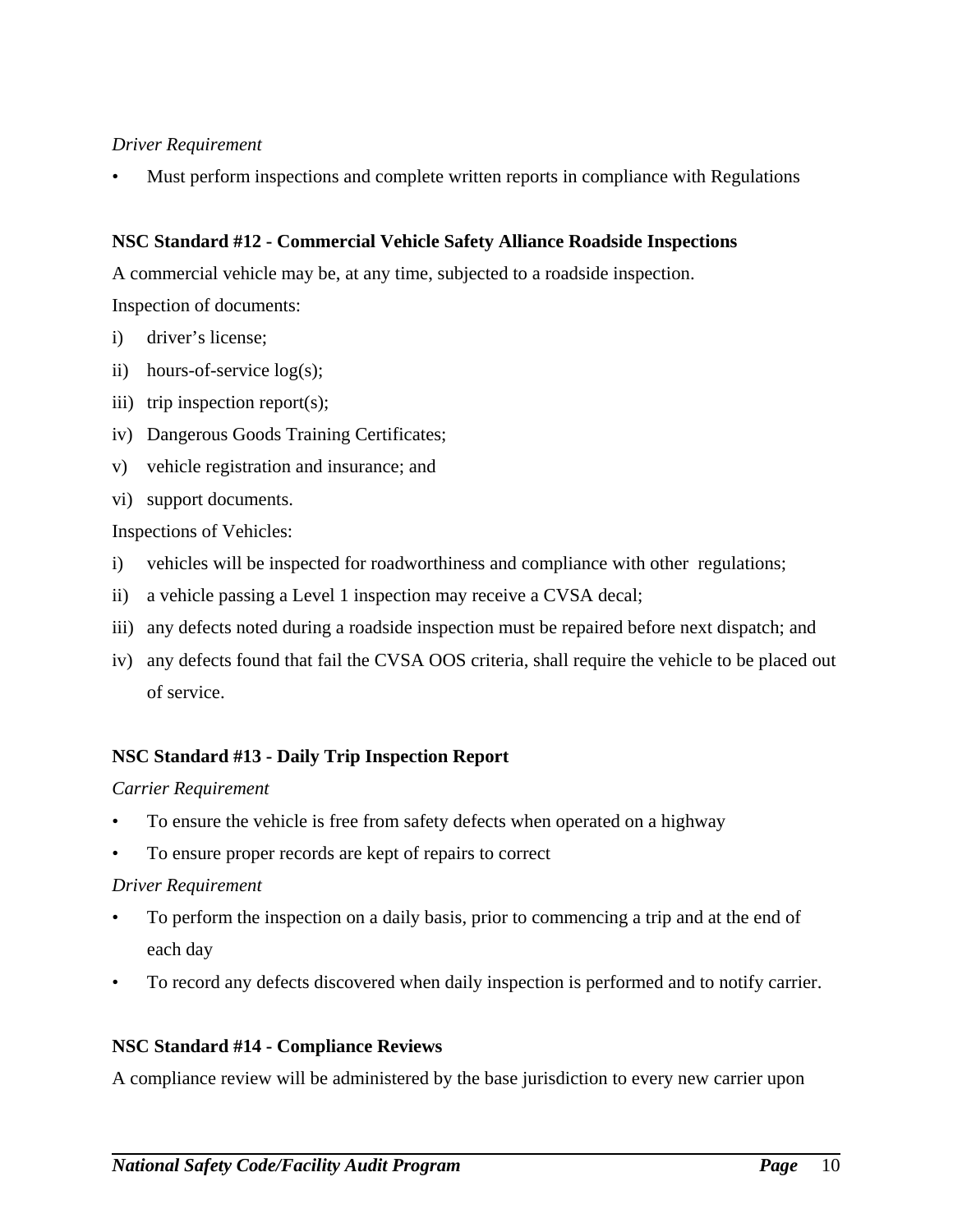application for entry and a fitness rating will be given upon meeting requirements. A compliance review may also be administered on any carrier randomly or in the event that carrier performance is determined to be below standard by points accessed on the Carrier Profile System.

#### **NSC Standard #15 - Facility Audits**

The purpose of the NSC facility audit is to monitor carriers for compliance with all applicable highway safety regulations including but not limited to those covered by the NSC. An audit consists of a detailed examination of certain records which are required to be maintained by carriers, interviewing personnel who are responsible for the safety management, conducting on and off highway CVSA inspections.

All drivers and vehicles over which the carrier exercises control including company drivers and vehicles, owner operators, leased vehicles and drivers acquired through driver services are subject to audit.

#### **NSC Standard #16 - First Aid Training**

#### *Carrier Responsibility*

It is recommended that carriers offer and drivers complete an approved First Aid Training Program.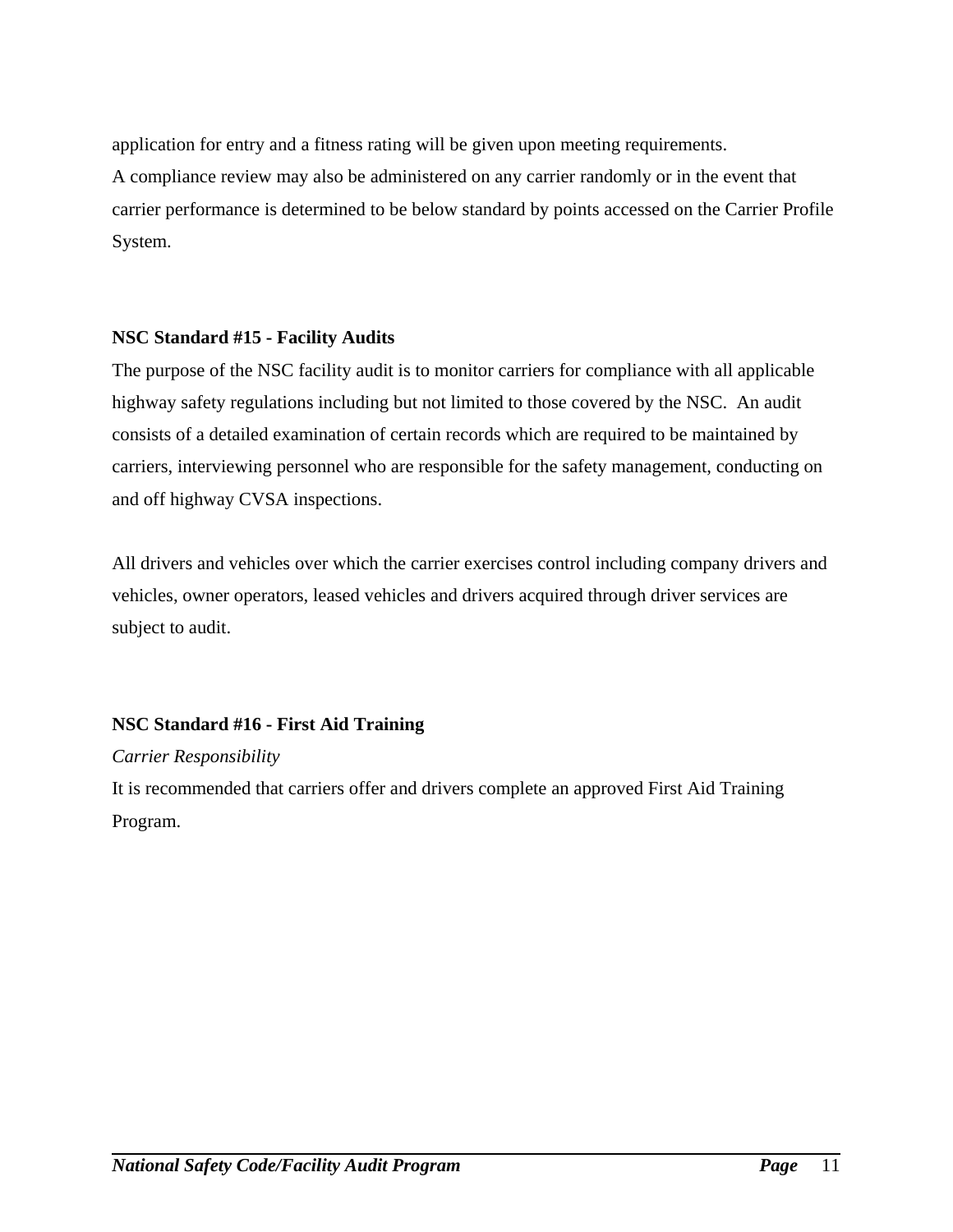#### **Carrier Profile:**

Each jurisdiction is required under NSC Standard #7 to develop and maintain a carrier profile system to record all convictions, on-road CVSA inspection results and reportable collisions. This computer program will allow the exchange of data so that any faults can be managed as if they happened in the home jurisdiction. The profile will include a point system for each infraction and thresholds will be established so positive intervention can occur.

#### **Facility Audits:**

A facility audit is one component of the carrier profile. The safety audit examines a motor carrier's safety records in the areas of:

- written policies for driver management and vehicle maintenance
- driver's profile (abstract, license disclosure, records of collisions or convictions, annual driver review and evidence of corrective action taken.)
- driver's hours of service (daily logs or time records and supporting documents)
- vehicle maintenance (annual provincial inspection reports, CVSA inspection and follow-up. Pre-trip inspections and follow-up, records of defective repairs and preventative maintenance programs.

#### **Carrier Safety Rating:**

Every province has made a commitment to apply safety ratings to all motor carriers operating commercial vehicles (over 4500 kg) or buses with more than 10-passenger capacity. There are four rating categories:

- Satisfactory Audited
- Satisfactory unaudited
- Conditional
- Unsatisfactory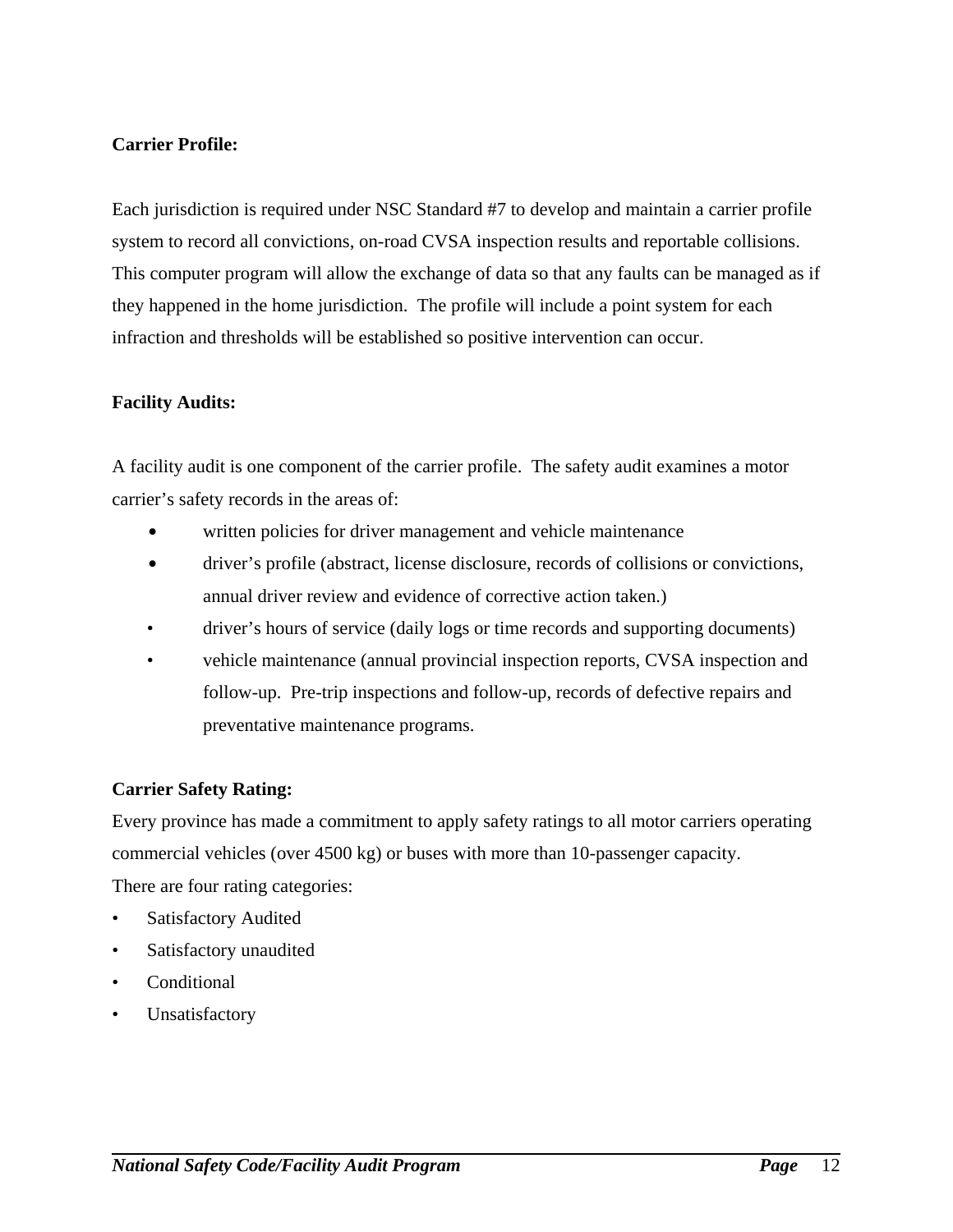#### **Hours of Service Record Keeping**

The Hours of Service Regulations place responsibility on the motor carrier to ensure that all company drivers and owner/operators working on behalf of the carrier comply with the Hours of Service Regulations.

A carrier must have the necessary systems, policies and practices in place to identify and rectify issues of non-compliance.

Effective training of staff responsible for driver supervision and dispatch is an integral component of a safety management program. Personnel must have knowledge and understanding of the regulations and be aware of the policies and available options.

The carrier is required to maintain driver log books and support documents for a period of six months. The carrier is required on request by a Compliance Officer to produce these records during normal business hours.

Drivers not exempt from the 160 km exemption who cannot produce logs for the current and previous fourteen days, and drivers driving beyond the Hours of Service limitations are subject to being placed out-of-service until enough time has elapsed so that they are in compliance.

#### **Driver Profile Record Keeping**

#### *Carrier Requirement*

The carrier is required to set up and maintain a system of files on each driver including driver license disclosures, accident and violation disclosures, driver abstracts, review of driver fitness, corrective disciplinary action and dangerous goods training certificates (if applicable.)

It is recommended that the carrier set up an individual file for each driver with a check list to assist the carrier in maintaining an up to date file, and to determine whether or not a driver remains fit to drive. Additional information should include employment applications, reference checks, road test records, and alcohol and drug-testing records.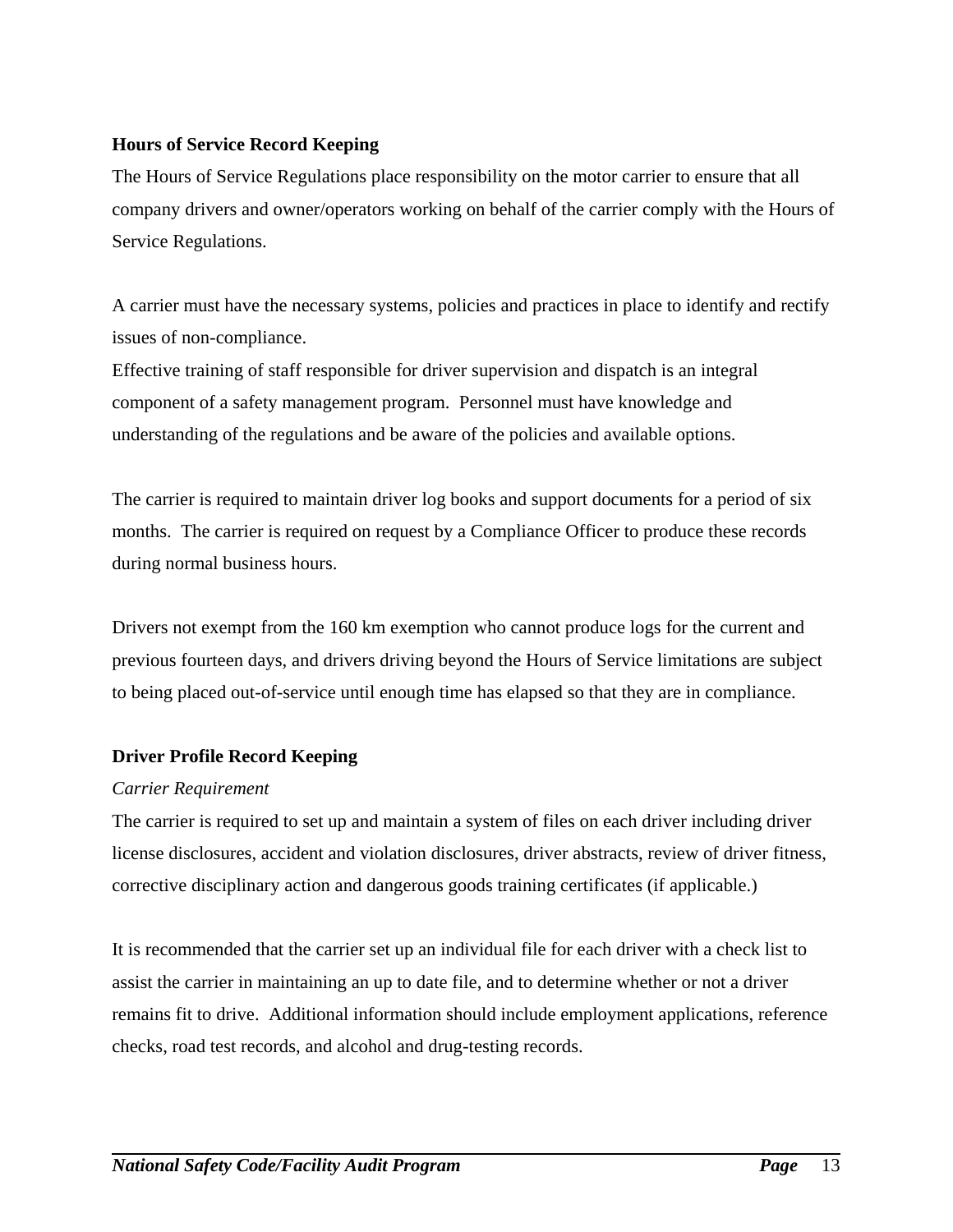#### *Driver Requirements*

- Driver to hold only one valid driver's license at any time
- $\triangleright$  Driver to disclose all traffic accident details
- $\triangleright$  Driver to disclose all convictions arising from care and control of a motor vehicle
- Driver to provide or sign a waiver allowing carrier to obtain current driver abstract yearly
- $\triangleright$  Driver to have adequate training if transporting dangerous goods

#### **Mechanical Fitness Record Keeping**

#### *Carrier Requirements*

A carrier must ensure all commercial vehicles under this control be inspected according to the regulations and be maintained in safe operating condition.

The carrier shall implement a preventable maintenance safety plan to ensure vehicles remain in compliance and that no vehicle is dispatched in unsafe condition.

#### *Pre-Trips*

It is the responsibility of the carrier to ensure the pre-trip inspection is carried out by the driver or any other person designated to perform this duty. The inspection report must be in writing and contain number plate or unit number of the truck or trailer, date of inspection, defects identified and name and signature of preventative maintenance person conducting the inspection. (Exempt from the requirement of a written report if operated with 160 km radius.) The inspection; however, is still required to be completed.

#### *Preventative Maintenance*

The carrier must maintain a record of all service and repairs on each vehicle and shall contain a description of service along with the date and mileage of the vehicle. In addition to repair records, the carrier must retain CVSA Inspection Reports, Provincial Inspection Reports, Pre-trip Inspections and manufacturers' recall notices.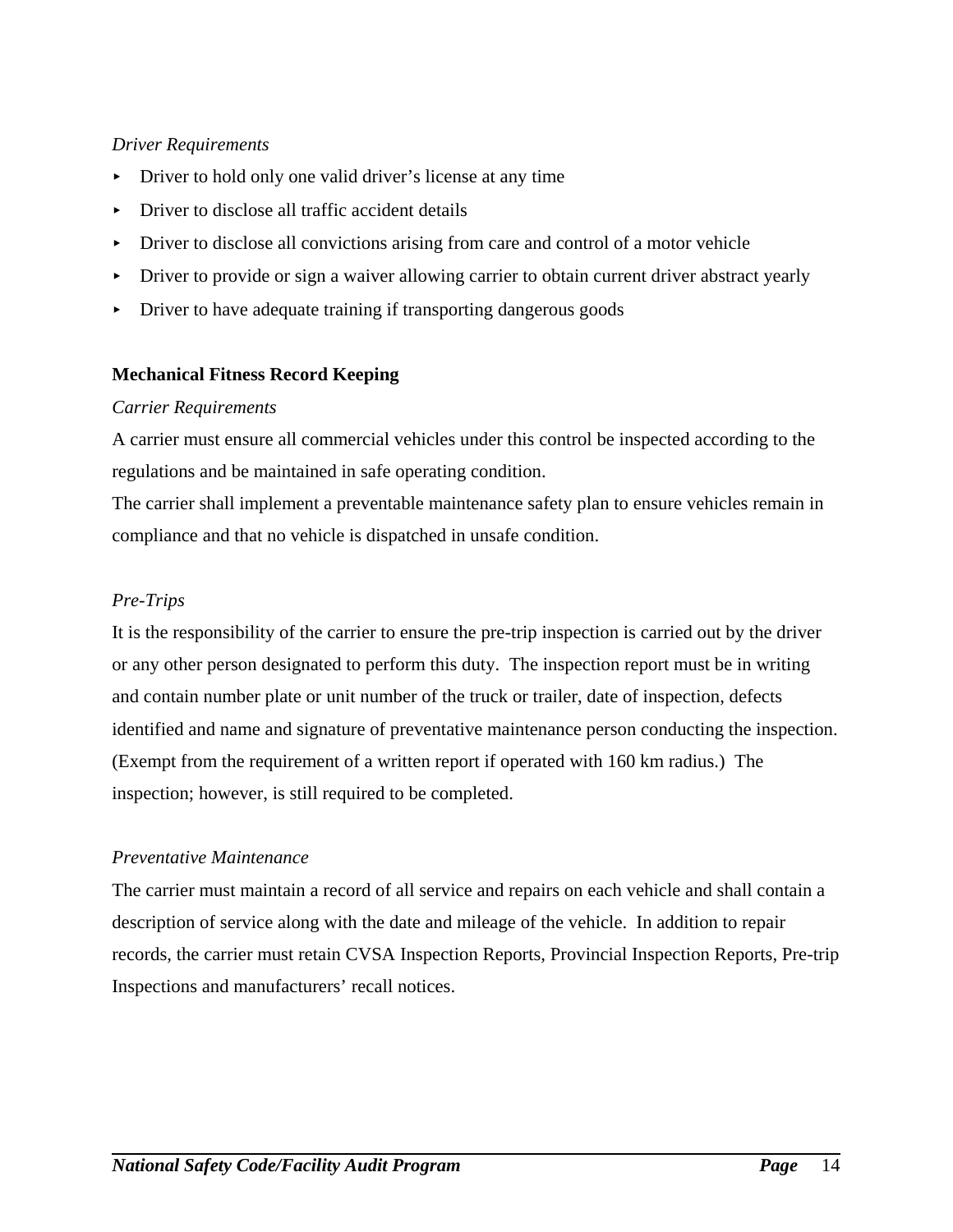#### **Commercial Vehicle Safety Alliance Inspections (CVSA)**

CVSA inspections are conducted on vehicles on the roadside or at a carrier's premises by individuals who have been certified as inspectors under the CVSA Program. The inspections are conducted in accordance with the criteria outlined in the Commercial Vehicle Safety Alliance.

#### *Inspection Levels*

|  | Level 1 - Complete vehicle inspection with the driver  |
|--|--------------------------------------------------------|
|  | Level 2 - Inspection of driver and vehicle walk-around |
|  | Level 3 - Inspection of driver only                    |
|  | Level 4 - Special inspection of one or more components |
|  | Level 5 - Complete vehicle inspection without driver   |

A vehicle passing a level 1 or 5 would receive a CVSA decal valid up to three months, and usually exempts the vehicle from further inspections unless there is an obvious defect present. An inspection where defects were noted would result in a warning and defects would be required to be repaired before vehicle's next dispatch. A third result could be the vehicle being placed out-of-service (OOS). This would result in the vehicle being immediately taken off the road until defects have been repaired. If carrier can complete repairs on-site the vehicle would be reinspected and if satisfactory, be allowed to proceed. If vehicle must be towed to repair site, the carrier may not dispatch the vehicle until all required repairs have been completed.

#### *Record Retention Requirements*

| Routine maintenance records               | 2 years  |
|-------------------------------------------|----------|
| Vehicle repair records                    | 2 years  |
| Provincial inspection records             | 2 years  |
| Manufacturer recalls and action records   | 2 years  |
| Pre-trip and post-trip inspection reports | 3 months |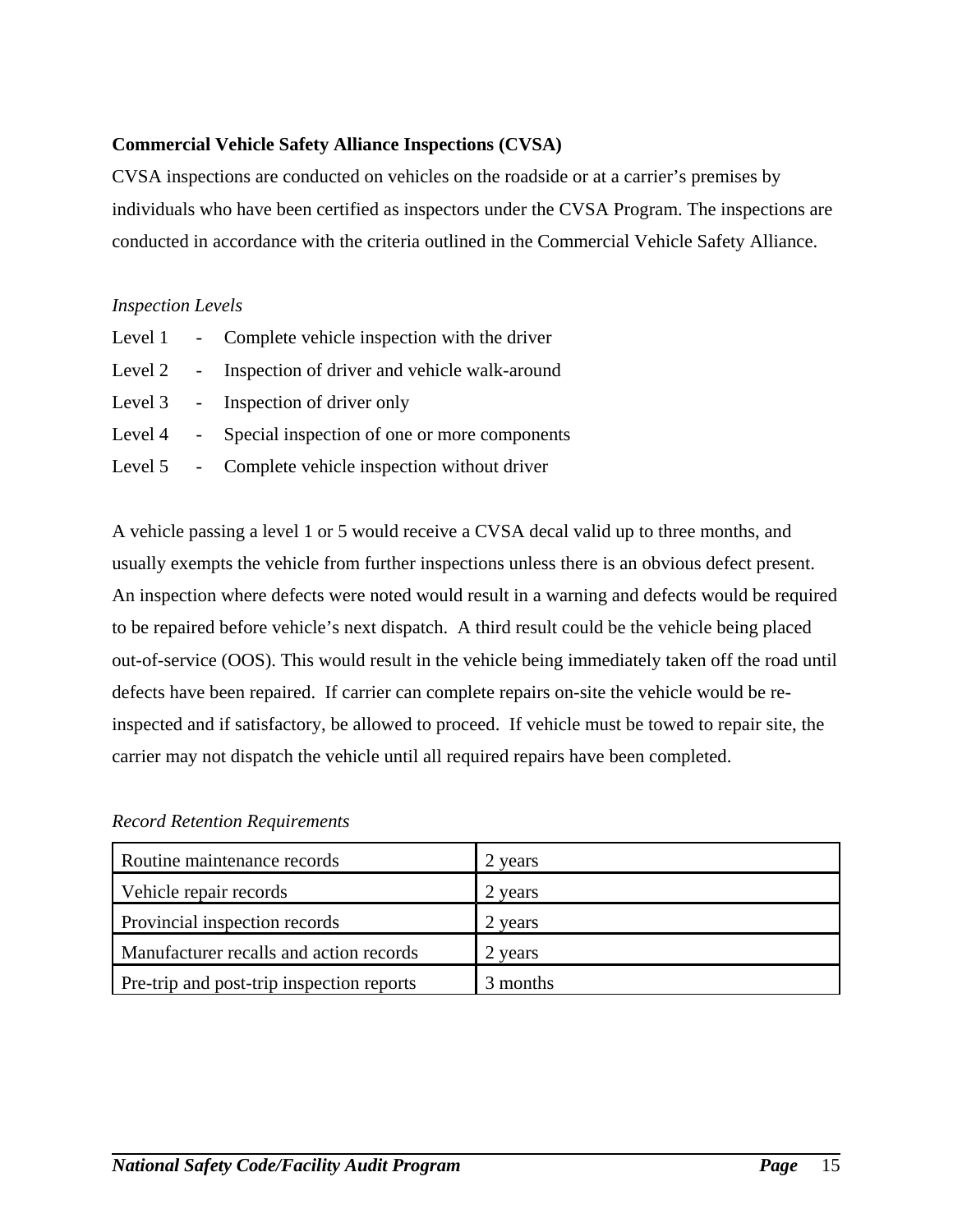## NSC SAFETY PLAN - DRIVERS

#### **FOR YOUR INFORMATION GLOSSARY**

| You are responsible for all drivers while they are operating any<br>commercial vehicles under your NSC number. You must ensure<br>that your drivers are qualified and trained. If you are a driver for<br>your business you must keep records on yourself as you would any<br>other driver. You will meet NSC requirements in the "drivers"<br>category by:<br><b>ENSURING QUALIFICATIONS</b><br>obtaining a driver record when hiring drivers<br>$\bullet$<br>ensuring that your drivers are qualified and trained when hired<br>$\bullet$<br>ensuring that driver qualifications are maintained<br>$\bullet$<br>including reference checks and past employment performance<br>$\bullet$<br>in your hiring process<br>ensuring drivers are knowledgeable about NSC safety<br>$\bullet$<br>standards.                                                                                                                                                 | Drivers: include employees, owner-operator<br>drivers, or drivers supplied by driver pools<br>Driver Record: an original printout of a driver's<br>record is available from the jurisdiction that<br>issued the driver's license. For NS. drivers a<br>copy can be obtained from the Registry of Motor<br>Vehicles Access Offices.<br>Driver Violations: includes tickets, inspections<br>and suspensions/prohibitions<br>Accidents: must be reported when they involve<br>any commercial vehicle operating under a<br>carrier's NSC number |
|-------------------------------------------------------------------------------------------------------------------------------------------------------------------------------------------------------------------------------------------------------------------------------------------------------------------------------------------------------------------------------------------------------------------------------------------------------------------------------------------------------------------------------------------------------------------------------------------------------------------------------------------------------------------------------------------------------------------------------------------------------------------------------------------------------------------------------------------------------------------------------------------------------------------------------------------------------|---------------------------------------------------------------------------------------------------------------------------------------------------------------------------------------------------------------------------------------------------------------------------------------------------------------------------------------------------------------------------------------------------------------------------------------------------------------------------------------------------------------------------------------------|
| <b>MAINTAINING RECORDS</b><br>updating driver records at least once a year<br>including the following in the driver records files<br>$\bullet$<br>$\Box$ driver accident history<br>$\Box$ driver log books<br>$\square$ medical certificates (if applicable)<br>$\square$ driver performance information<br>$\square$ violations, training, recognition, and discipline documents<br>□ U.S.A. requirements (if applicable)<br>$\square$ all relevant certifications, including transportation of<br>dangerous goods certificates<br><b>MANAGING YOUR DRIVERS</b><br>monitoring driver violations and accidents<br>$\bullet$<br>ensuring drivers report incidents with 10 days of the incident<br>$\bullet$<br>implementing driver recognition and disciplinary programs<br>$\bullet$<br>implementing a driver communication process to ensure drivers<br>$\bullet$<br>understand your polices, both new and old, and all regulatory<br>requirements. | Driver Recognition programs: commendation<br>programs for good performance<br>Disciplinary program: programs to deal with<br>drivers who are not follow your business rules                                                                                                                                                                                                                                                                                                                                                                 |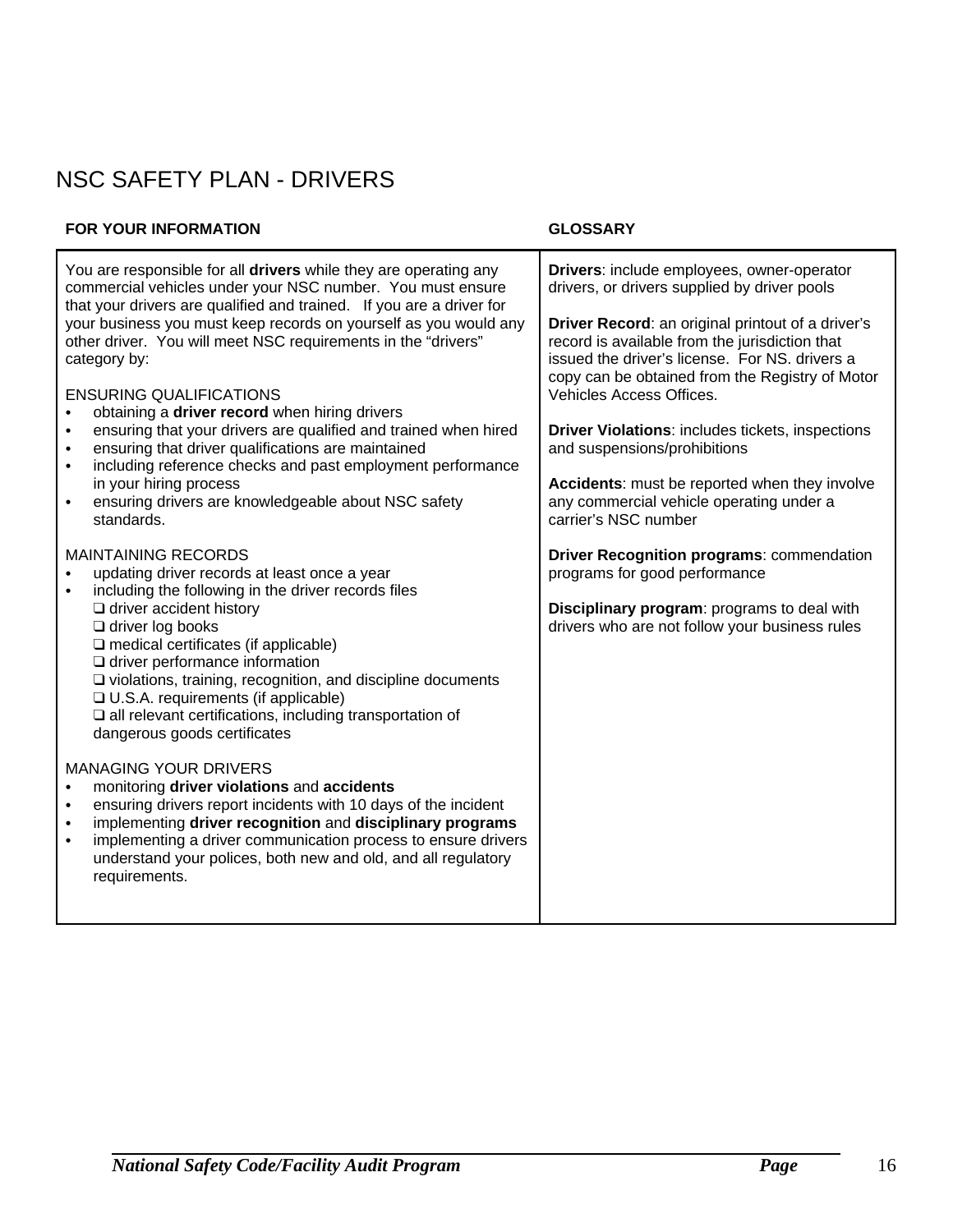### NSC SAFETY PLAN - VEHICLES

#### **FOR YOUR INFORMATION GLOSSARY**

| You are responsible for the safe operating condition of all of your<br>vehicles. You should fulfill this obligation by, at a minimum:                                                                                                                                                                                                                                                                                                                                                                                                                                                                                                                                                                                                                                                                                                                                                                                                                                                                                                                       | Vehicles: include company vehicles and those<br>under contract (i.e. owner/operator and leased<br>vehicles)                                                                                                                                                                                                          |
|-------------------------------------------------------------------------------------------------------------------------------------------------------------------------------------------------------------------------------------------------------------------------------------------------------------------------------------------------------------------------------------------------------------------------------------------------------------------------------------------------------------------------------------------------------------------------------------------------------------------------------------------------------------------------------------------------------------------------------------------------------------------------------------------------------------------------------------------------------------------------------------------------------------------------------------------------------------------------------------------------------------------------------------------------------------|----------------------------------------------------------------------------------------------------------------------------------------------------------------------------------------------------------------------------------------------------------------------------------------------------------------------|
| <b>ENSURING PROPER MAINTENANCE: .</b><br>establishing and documenting a schedule for full-vehicle<br>$\bullet$<br>inspections;<br>basing the maintenance schedule on one of:<br>$\Box$ distance traveled<br>$\Box$ hours of operation<br>$\Box$ number of trips<br>$\Box$ destination or route<br>correcting defects reported on trip inspection reports<br><b>CONDUCTING INSPECTIONS</b><br>ensuring drivers complete daily pre-trip and post-trip<br>$\bullet$<br>inspection reports which include at least the following<br>$\square$ wheels and tires<br>$\Box$ brake systems<br>$\square$ steering and suspension<br>$\Box$ lights<br>$\Box$ cargo securement<br>$\Box$ coupling devices<br>ensuring that drivers use trip inspection reports to notify the<br>designated person of any vehicle defects<br>ensuring that either these defects are corrected or that it is<br>$\bullet$<br>determined they do not need immediate correction<br><b>MAINTAINING RECORDS</b><br>ensuring that all trip inspection reports that do not mention<br>$\bullet$ | Defects: faulty or improperly adjusted equipment<br>which may be a safety hazard<br>Recall Notice: manufacturer's notice of a defect<br>that requires repair<br><b>CVIP:</b> Commercial Vehicle Inspection Program<br><b>CVSA: Commercial Vehicle Safety Alliance</b><br><b>PM: Preventative Maintenance Program</b> |
| defects are submitted by drivers within a maximum of 20 days<br>collecting all vehicle maintenance, repair and inspection<br>$\bullet$<br>records, and keeping them in a chronological order for at least<br>two years                                                                                                                                                                                                                                                                                                                                                                                                                                                                                                                                                                                                                                                                                                                                                                                                                                      |                                                                                                                                                                                                                                                                                                                      |
| ensuring that the following are included in your vehicle records<br>$\bullet$<br>$\square$ mandatory inspections (CVIP/PM forms)<br>$\square$ roadside inspections (CVSA, inspection forms)<br>□ manufacturers recall notices<br>$\Box$ other inspection reports<br>$\square$ records of repairs done and parts replaced                                                                                                                                                                                                                                                                                                                                                                                                                                                                                                                                                                                                                                                                                                                                    |                                                                                                                                                                                                                                                                                                                      |
| collecting written trip inspection reports and keeping them for<br>at least three months after they are completed.                                                                                                                                                                                                                                                                                                                                                                                                                                                                                                                                                                                                                                                                                                                                                                                                                                                                                                                                          |                                                                                                                                                                                                                                                                                                                      |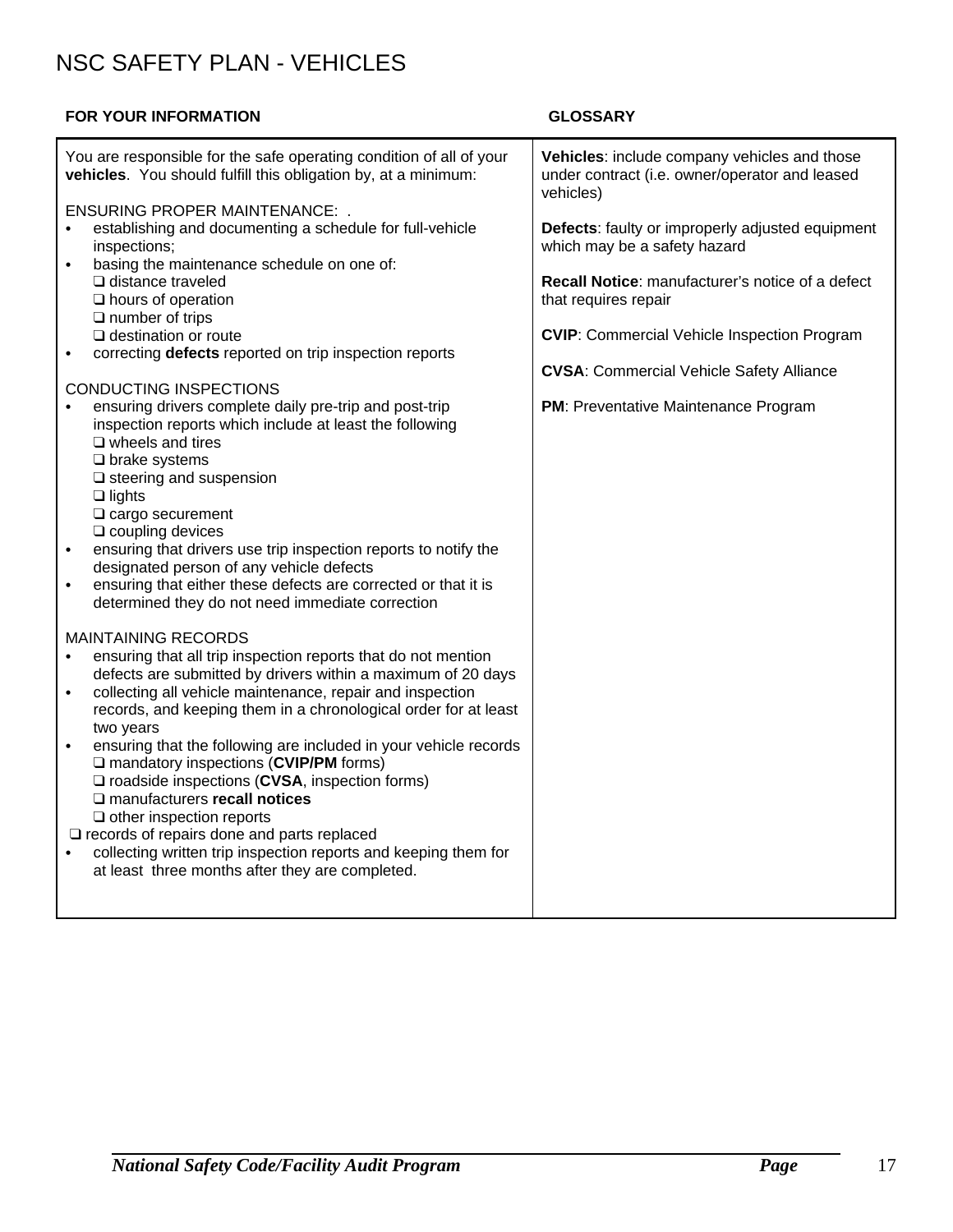## NSC SAFETY PLAN - HOURS OF WORK

| FOR YOUR INFORMATION                                                                                                                                                                                                                                                                                                                                                                                                                                                                                                                                                                                                                                                                                                                                                                                                                                                                                                                                                                           | <b>GLOSSARY</b>                                                                                                                                                                                                       |
|------------------------------------------------------------------------------------------------------------------------------------------------------------------------------------------------------------------------------------------------------------------------------------------------------------------------------------------------------------------------------------------------------------------------------------------------------------------------------------------------------------------------------------------------------------------------------------------------------------------------------------------------------------------------------------------------------------------------------------------------------------------------------------------------------------------------------------------------------------------------------------------------------------------------------------------------------------------------------------------------|-----------------------------------------------------------------------------------------------------------------------------------------------------------------------------------------------------------------------|
| You are responsible for ensuring that drivers operate within hours-<br>of-work. You are required to keep accurate records of work<br>hours. You must ensure that driver scheduling meets the hours-<br>of-work regulations. When applicable, you must ensure that your<br>driver keeps accurate and complete log books and retain all<br>supporting documents. You must fulfill these obligations by:                                                                                                                                                                                                                                                                                                                                                                                                                                                                                                                                                                                          | Hours-of-work: amount of driving time allowed<br>while on duty<br>Supporting documents: includes bills of lading,<br>shipping documents, and fuel and accommodation<br>receipts for expenses incurred along the route |
| <b>OBSERVING LIMITS:</b><br>(This is not a complete list. Consult the reference materials below.<br>Both booklets are included in this application package.)<br>ensuring your drivers:<br>$\square$ do not drive more than 13 hours without having eight<br>consecutive hours off and do not drive after 14 hours of on-<br>duty time without having eight consecutive hours off<br>$\Box$ do not drive after 70 hours of on-duty time in seven days<br>communicating hours-of-work policies and processes to your<br>drivers<br>implementing driver recognition and disciplinary programs<br>$\bullet$<br><b>MAINTAINING RECORDS</b><br>ensuring drivers submit log books and supporting documents<br>to you within 20 days - requiring that documents be submitted<br>at the end of each trip is recommended.<br>keeping log books and supporting documents for at least six<br>months in each driver's file.<br><b>REFERENCE MATERIAL</b><br>Motor Vehicle Act<br>Hours of Work Regulations | On-duty: refers to the Commercial Vehicle Driver<br>Hours of Work Regulations re: Motor Vehicle Act                                                                                                                   |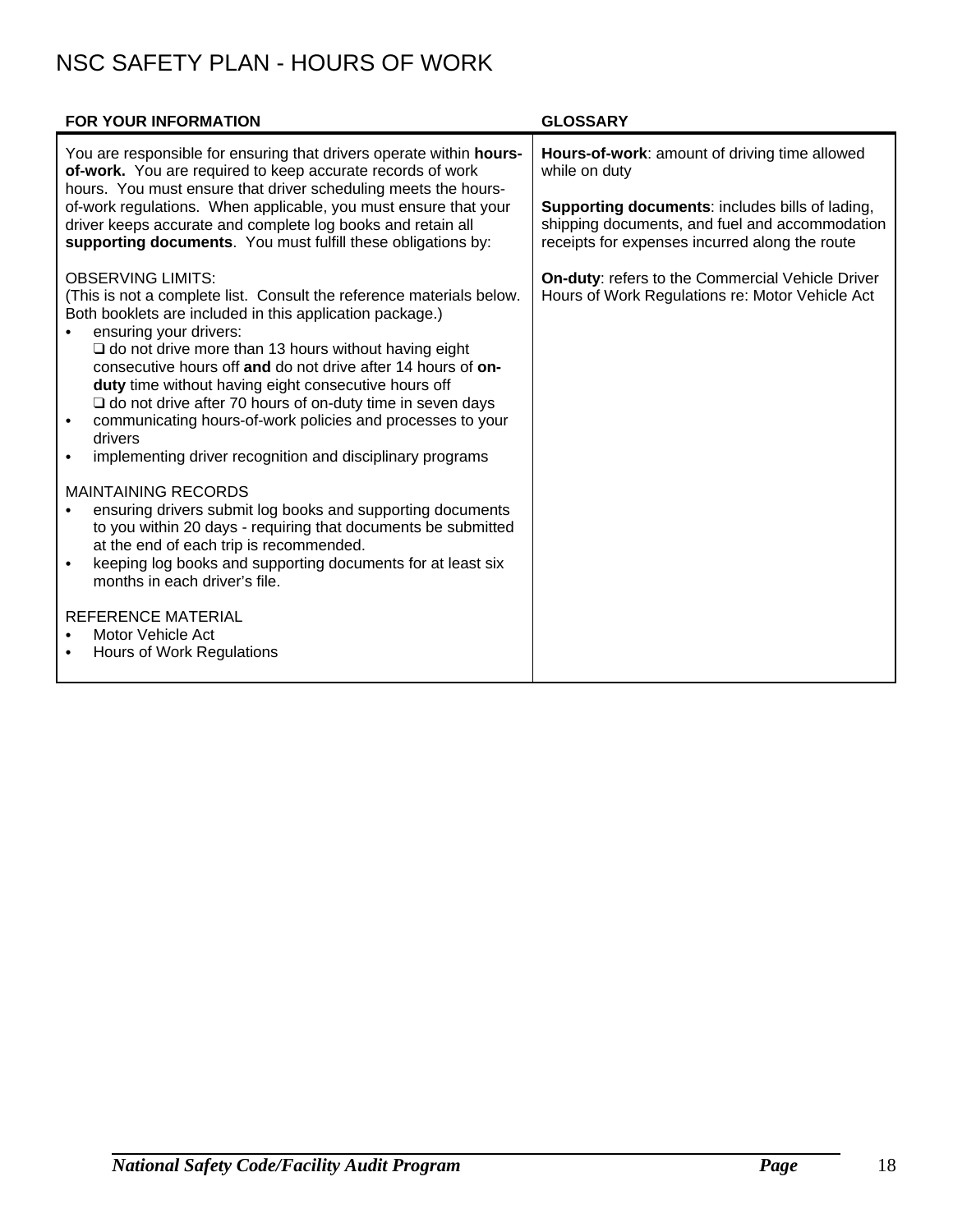## NSC SAFETY PLAN - DANGEROUS GOODS

#### **FOR YOUR INFORMATION GLOSSARY**

| You are responsible for using correct procedures to handle and<br>transport dangerous goods. You must ensure that your drivers are<br>qualified, trained and certified. You are obligated to maintain<br>complete records. At a minimum, you should fulfill these<br>obligations by:                                                                                                                                                                                      | Dangerous Goods: includes products,<br>substances and organisms such as explosives,<br>gases, flammable liquids and solids, poisonous<br>and infectious substances, radioactive materials<br>and corrosives                                 |
|---------------------------------------------------------------------------------------------------------------------------------------------------------------------------------------------------------------------------------------------------------------------------------------------------------------------------------------------------------------------------------------------------------------------------------------------------------------------------|---------------------------------------------------------------------------------------------------------------------------------------------------------------------------------------------------------------------------------------------|
| <b>ENSURING PROPER HANDLING:</b><br>providing written procedures for the handling of dangerous<br>goods including:<br>$\Box$ load compatibility information<br>$\square$ load securement requirements<br>$\Box$ parking                                                                                                                                                                                                                                                   | Driver Certification: Carriers are responsible for<br>ensuring that drivers are properly trained and<br>certified to transport dangerous goods. Carriers<br>are also responsible for ensuring drivers are re-<br>certified every 36 months. |
| $\Box$ fueling<br>$\square$ special route requirements<br>$\square$ label and placard requirements<br>$\square$ documentation requirements<br>$\Box$ other safety rules<br>ensuring that the contents of dangerous goods containers are<br>$\bullet$<br>verified by the shipper at the source prior to transport<br>ensuring that all drivers complete the correct shipping<br>$\bullet$<br>documents<br>ensuring that the appropriate placard and/or label is applied to | Transportation of Dangerous Goods: often<br>abbreviated to TDG                                                                                                                                                                              |
| the exterior of the transporting vehicle<br><b>ENSURING PROPER TRAINING:</b><br>certifying that all employees have received training to transport<br>dangerous goods<br>ensuring that your drivers carry their certification while<br>transporting dangerous goods<br>implementing a monitoring system to ensure all drivers'<br>$\bullet$<br>dangerous goods certifications are up to date                                                                               |                                                                                                                                                                                                                                             |
| <b>MAINTAINING RECORDS:</b><br>maintaining all dangerous goods shipping documents for at<br>$\bullet$<br>least two years<br>implementing a reporting system to record all incidents of<br>$\bullet$<br>spills, leakage or other accidents involving dangerous goods<br>keeping a copy of each employee's certificate to transport<br>dangerous goods for at least two years after expiry date on the<br>certification                                                     |                                                                                                                                                                                                                                             |
| <b>REFERENCE MATERIAL:</b><br>Transportation of Dangerous Goods (TDG) acts and<br>regulations (Federal and Provincial) - copies of these acts and<br>regulations are available from N.S. Government Publications<br>of Registry of Regulations. Transportation of Dangerous<br>Goods training material can be obtained through the Atlantic<br>Provinces Trucking Association.                                                                                            |                                                                                                                                                                                                                                             |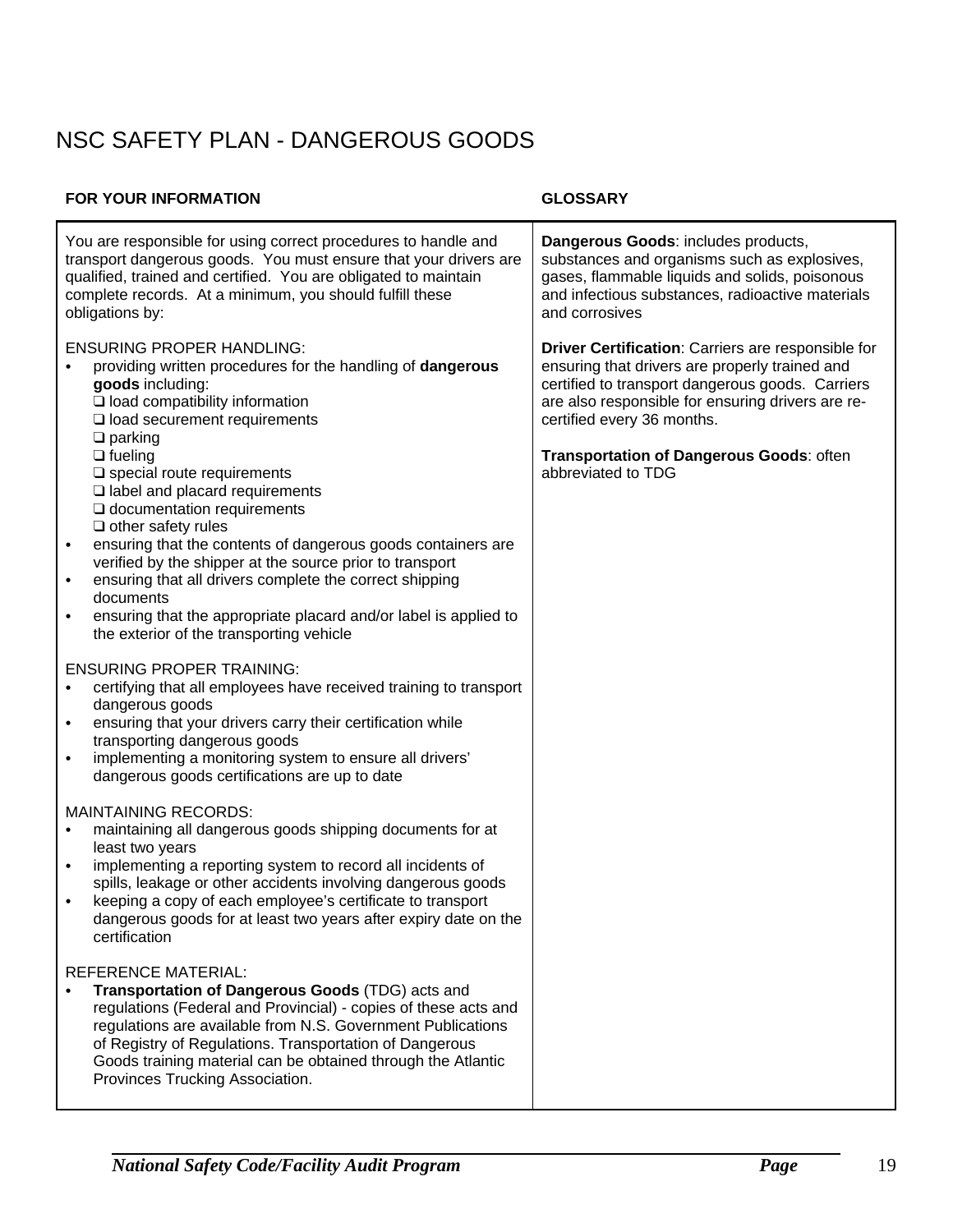### **THE UNITED STATES (General Information)**

#### **Hours of Service**

While driving in the United Sates, property carrier and drivers are required to comply with the Revised Hoursof-Service (Part 395) Regulation effective January 4<sup>th</sup>, 2004 as outlined in the Federal Motor Carrier Safety Regulations ( www.fmcsa.dot.gov/. ). Passenger carriers and drivers will continue operating under the existing rules.

*Driving Limitations*:

#### **New Hours-of Service Rules Property Carrying CMV Drivers**

CMV driver may drive 11 hours after 10 hours off-duty.

CMV driver may not drive beyond the 14<sup>th</sup> hour after coming on-duty, following 10 hours off-duty.

CMV driver may not drive after 60/70 hours on duty in 7/8 consecutive days.

! A driver may restart a 7/8 consecutive day period after taking 34 or more consecutive hours off-duty.

#### **Compliance Required On & After January 4, 2004**

#### *Log Books*

The log book format in the U.S. remains consistent with that in Canada. Distances may be recorded in kilometres when identified as such

#### **Drug Testing**

Since July 1, 1997, drivers operating commercial vehicles for Canadian based carriers who are operating into the U.S. are subject to the U.S. drug and alcohol testing regulations. These regulations are defined in the Federal Motor Carrier Safety Regulations, Part 382, Controlled Substances and Alcohol Use and Testing.

A brief over view of these regulations is provided below.

No carrier shall permit any driver and no driver shall perform safety sensitive functions, including driving a commercial motor vehicle when the driver has used any controlled substance. Every carrier must:

- have a workplace policy which is communicated to its driver's. It should clearly set out fair standards of performance, the consequences of a violation, details of an employee assistance program and under what circumstance termination of employment can occur;
- provide training for supervisors including the symptoms of substance abuse, problem identification and intervention techniques;
- provide an Employee Assistance Program including printed materials and videos;
- prior to hiring, with the applicant's consent obtain the testing history from previous employers for the past two years;
- remove from service, any driver who is in violation of the regulation;
- prepare and maintain specified records required by the regulation; or
- require drivers to take specified tests in accordance with the regulations.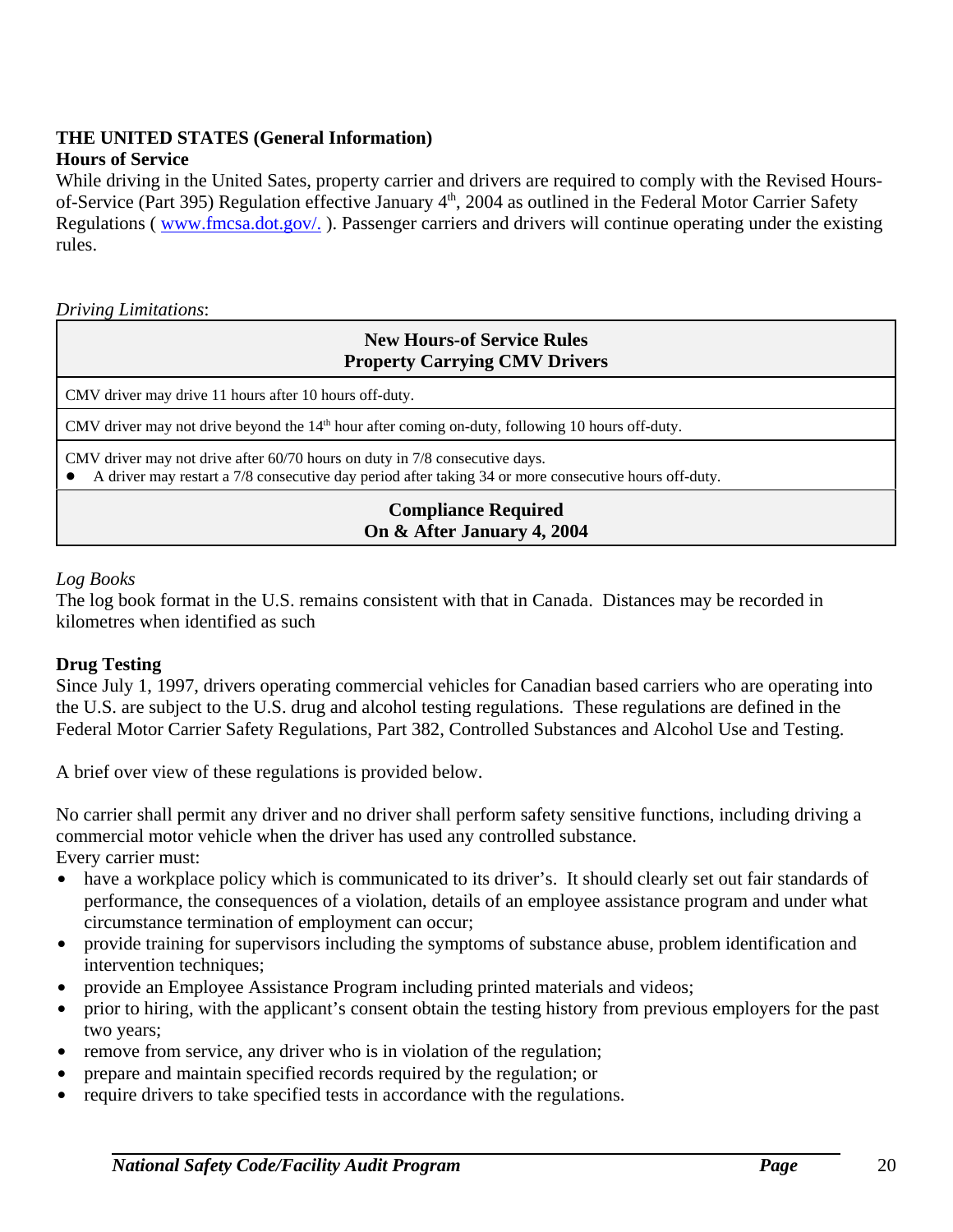#### **Testing**

The regulation mandates testing for marijuana, cocaine, opiates, amphetamines, and phencyclidine. Drug testing through urine analysis is performed at DOT certified laboratories. A qualified Medical Review Officer confirms positive results. For information on drug testing carriers may contact the Atlantic Provinces Trucking Association at 1-866-866-1679 .

The regulations prohibit alcohol use four hours prior to commencement of on-duty; for up to eight hours following an accident when an alcohol test is required; on-duty use or possession of alcohol, or having a blood alcohol level of .02 or greater while on-duty. Alcohol testing can only be conducted immediately before, during or immediately after the performance of safety-sensitive duty, including driving. Testing for alcohol must be done by using an approved evidential breath testing device operated by a trained technician and in association with a duty period.

A driver is subject to drug testing:

- As a condition of pre-employment,
- Where there is reasonable suspicion based on specific observations concerning the appearance, behaviour, speech or body odours of the driver,
- Post accident (involving a fatality or, injuries requiring medical treatment away from the accident site, or either vehicle involved is towed and the commercial driver receives a ticket for a moving violation.) If the carrier is not able to administer alcohol testing within two hours following the accident, the carrier must prepare and maintain a written report indicating the reason for a drug test not being administered. If the test is not performed within eight hours, the carrier shall cease attempts to conduct the test and shall maintain a written report indicating the reason the drug test is not being administered.
- A carrier performing random testing. This may equate to a sampling of 10% of drivers being tested for alcohol and 50% for use of drugs. Random drug testing should be triggered when a driver is on-duty or reporting for duty.
- On return to duty after removal for prohibited conduct, and
- Randomly, for a minimum period of one year upon return to duty, after an assessment by a Substance Abuse Professional means a physician, psychologist, social worker or an addiction counsellor, or a licensed/certified employee assistance professional (EAP).

#### **Record Keeping**

Records must be available at the carrier's chief place of business or be made available within two business days after the request by an agent with regulatory authority over the carrier or any of its drivers. The records shall be released to a subsequent employer upon receipt of a written request from a driver.

#### **Retention of Records**

| Alcohol test with a concentration of less than 0.02                                | 1 year  |
|------------------------------------------------------------------------------------|---------|
| Records of negative and cancelled controlled substances test results               | 1 year  |
| Records related to alcohol and controlled substances collection process & training | 2 years |
| Results of alcohol tests 0.02 or greater                                           | 5 years |
| Positive controlled substances test                                                | 5 years |
| Driver evaluation and referrals                                                    | 5 years |
| Documentation of refusals to submit to test                                        | 5 years |